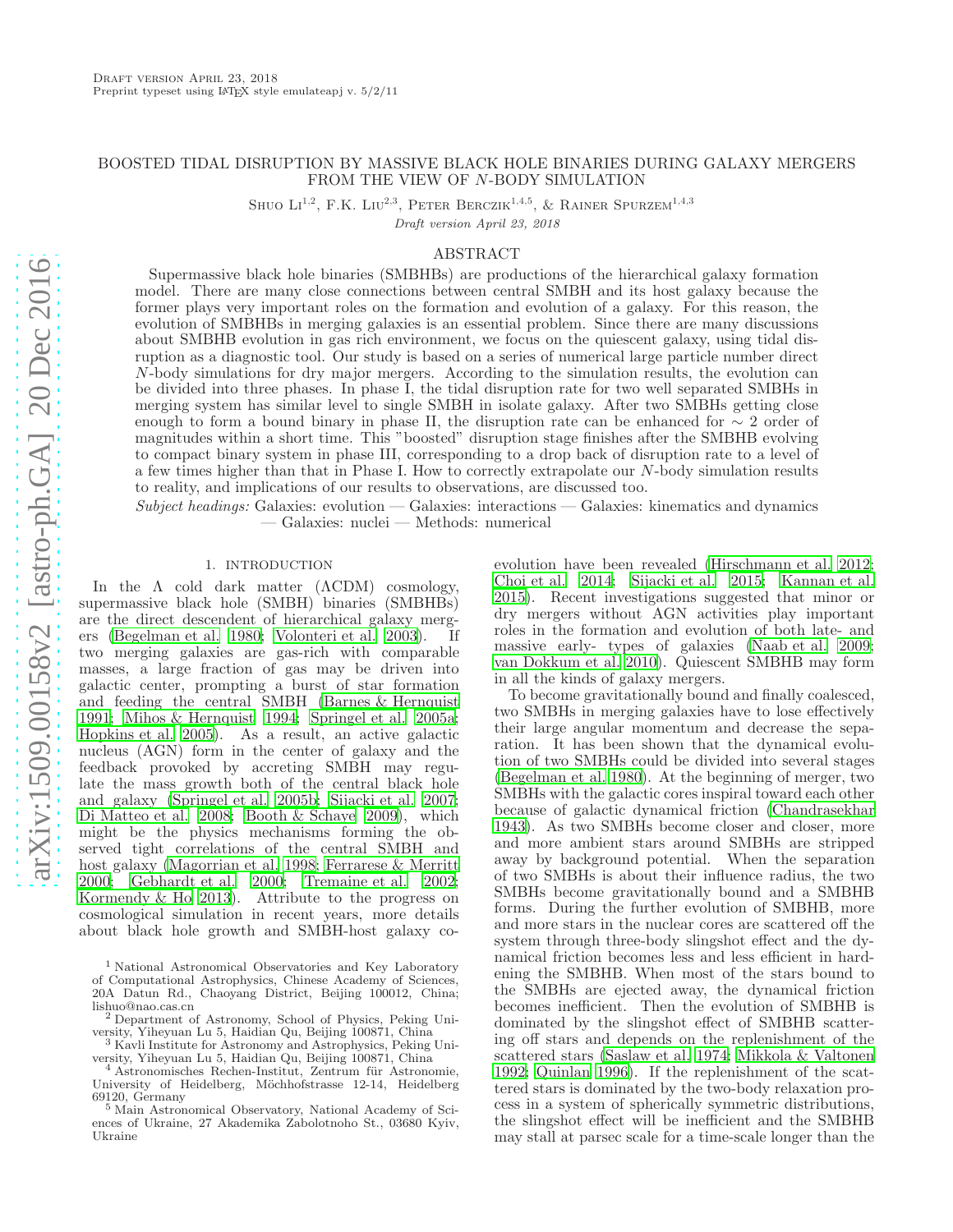Hubble time, which is the so-called "final parsec problem" in SMBHB dynamical evolution [\(Begelman et al.](#page-14-0) [1980;](#page-14-0) Milosavljević & Merritt 2001; [Berczik et al. 2005\)](#page-14-11). However, both analytic calculations and N-body simulations in the past decade suggested that the "final parsec problem" can be overcome in realistic systems of galaxy mergers due either to gas dynamics or to stellar dynamics other than spherical two-body relaxation [\(Gould & Rix](#page-14-12) [2000;](#page-14-12) [Yu 2002;](#page-15-15) [Merritt & Poon 2004;](#page-15-16) [Berczik et al. 2006;](#page-14-13) [Preto et al. 2011;](#page-15-17) [Khan et al. 2011,](#page-14-14) [2013;](#page-14-15) [Colpi 2014,](#page-14-16) and references therein). If an SMBHB can be driven to a separation of milliparsec scale, the strong gravitational wave (GW) radiations would efficiently remove its orbital energy and angular momentum, and drive it coalesced within a Hubble time [\(Peters 1964;](#page-15-18) [Begelman et al.](#page-14-0) [1980\)](#page-14-0). N-body numerical simulation results recently indicated that, the coalescence timescales for this stage can be less than 1 Gyr, or even much shorter for SMBHBs with relatively high eccentricity orbits [\(Khan et al. 2012;](#page-14-17) [Sobolenko et al. 2015\)](#page-15-19). That also has been confirmed under more general conditions, such as non-spherical galaxies and the collisionless limit using a novel Monte Carlo method instead of N-body [\(Vasiliev et al. 2015\)](#page-15-20), and in scattering experiments [\(Sesana & Khan 2015\)](#page-15-21). Due to the anisotropy of GW emissions during coalescence, the remnant of the post-coalesced SMBHs can be kicked with a recoil velocity from a few hundreds of kilometers per second as usual up to several thousands of kilometers per second in extreme cases[\(Peres 1962;](#page-15-22) [Baker et al. 2006;](#page-14-18) [Koppitz et al. 2007;](#page-15-23) [Campanelli et al.](#page-14-19) [2007;](#page-14-19) [Lousto & Zlochower 2011\)](#page-15-24). The strong GW radiations by SMBHBs are the main targets of the planed evolved Laser Interferometer Space Antenna (eLISA) and the ongoing GW detection program Pulsar Timing Array (PTA)[\(Seoane et al. 2013](#page-15-25); [Verbiest et al. 2016\)](#page-15-26).

A number of observational evidences for SMBHBs in gas rich environments were reported in the literature, ranging from resolved binary AGNs [\(Komossa et al.](#page-15-27) [2003;](#page-15-27) [Hudson et al. 2006;](#page-14-20) [Rodriguez et al. 2006;](#page-15-28) [Fabbiano et al. 2011;](#page-14-21) [Deane et al. 2014\)](#page-14-22) and candidates for unresolved binary systems in AGNs with double-peaked broad lines [\(Tsalmantza et al. 2011;](#page-15-29) [Ju et al. 2013;](#page-14-23) [Shen et al. 2013;](#page-15-30) [Liu et al. 2014b](#page-15-31)), helical radio jets [\(Begelman et al. 1980;](#page-14-0) [Conway & Wrobel](#page-14-24) [1995;](#page-14-24) [Liu & Chen 2007;](#page-15-32) [Roland et al. 2008](#page-15-33); [Kun et al.](#page-15-34) [2014\)](#page-15-34), quasi-periodic variabilities [\(Sillanpaa et al.](#page-15-35) [1988;](#page-15-35) [Liu et al. 1995;](#page-15-36) [Liu & Wu 2002;](#page-15-37) [Liu et al. 2006;](#page-15-38) [Valtonen et al. 2011;](#page-15-39) [Graham et al. 2015,](#page-14-25) and references therein), and X-shaped radio structures [\(Liu 2004\)](#page-15-40), to candidates for the coalescence remnants of SMBHs in AGNs of interruption and recurrence of jet formation in double-double radio galaxies [\(Liu et al. 2003](#page-15-41)) and of characteristic signatures of recoiling SMBHs [\(Komossa et al. 2008;](#page-15-42) [Liu et al. 2012;](#page-15-43) [Civano et al.](#page-14-26) [2012;](#page-14-26) [Lena et al. 2014\)](#page-15-44). However, due to the native "black" property, SMBHBs in gas poor environments are extremely hard to detect. A quiescent SMBH can be temporarily illuminated and investigated by tidally disrupting stars passing by [\(Hills 1975;](#page-14-27) [Rees 1988;](#page-15-45) [Evans & Kochanek 1989;](#page-14-28) [Guillochon & Ramirez-Ruiz](#page-14-29) [2013\)](#page-14-29), causing giant flares from  $\gamma$ -ray to radio bands [\(Gezari 2013](#page-14-30); [Komossa 2015,](#page-14-31) and references therein). It was suggested first theoretically and then confirmed in X-ray observations that a quiescent SMBHB in galaxy can also be probed with the observations of tidal disruption events (TDEs). Based on the theoretical investigations, [Liu et al. \(2009](#page-15-46)) showed that when a TDE occurs in a SMBHB system, the gravitational perturbation of the companion SMBH would cause characteristic drops in the light curve of TDE. The characteristic drops was observed recently in the X-ray light curve of the TDE candidate SDSS J120136.02+300305.5 and consistent exclusively with the predication of the binary model [\(Liu et al. 2014a\)](#page-15-47).

In the past decade, about 30-40 TDEs have been detected. According to analytical and numerical estimations, the rate of TDEs by single SMBH systems in isolated spherical galaxies is  $\sim 10^{-6} - 10^{-4}$  M<sub>☉</sub> yr<sup>-1</sup> per galaxy or a few times higher in flattened systems [\(Syer & Ulmer 1999;](#page-15-48) [Magorrian & Tremaine](#page-15-49) [1999;](#page-15-49) [Wang & Merritt 2004;](#page-15-50) [Brockamp et al. 2011](#page-14-32); [Vasiliev & Merritt 2013;](#page-15-51) [van Velzen & Farrar 2014](#page-15-52); [Zhong et al. 2014;](#page-15-53) [Stone & Metzger 2016\)](#page-15-54). It also can be impacted if we take into account tidal disruption for giant stars [\(MacLeod et al. 2012\)](#page-15-55). The rate of TDEs by gravitationally recoiling single SMBHs is several orders of magnitude smaller [\(Komossa & Merritt 2008](#page-15-56); [O'Leary & Loeb 2012;](#page-15-57) [Stone & Loeb 2011;](#page-15-58) [Li et al.](#page-15-59) [2012;](#page-15-59) [Stone & Loeb 2012\)](#page-15-60). Besides, the TDE rate of SMBHBs in galaxy mergers was investigated analytically and/or with scattering experiments. [Chen et al. \(2008](#page-14-33)) showed that the TDE rate of hard SMBHB systems is orders of magnitude lower than that in single SMBH systems if the SMBHB is in a spherical isotropic galactic cores and two-body relaxation is dominated. However, for a real SMBHB system, two SMBHs are bounded by nuclear star clusters. Both analytic calculations and numerical scattering experiments indicated that the perturbations of the companion SMBH in a self-gravity bound SMBHB system would scatter a large fraction of the bound stars toward the central SMBH and significantly enhance the TDE rate by several orders of magnitude up to one event per galaxy per year [\(Ivanov et al.](#page-14-34) [2005;](#page-14-34) [Chen et al. 2009](#page-14-35), [2011](#page-14-36); [Wegg & Nate Bode 2011](#page-15-61)). However, in their calculations, the contributions of the stars bound to the companion SMBH and the unbound/weakly bound stars due to two-body relaxation and/or triaxial gravitational potential did not be taken into account. The analytic investigations showed that the TDE rate of stars by SMBHs in the early phases of galaxy mergers when galactic dynamical friction is dominated could also be enhanced by several orders of magnitude up to 10<sup>−</sup><sup>2</sup> events per year per galaxy because the perturbation of companion galactic core and the triaxial distribution of gravitational potential of the galactic nucleus [\(Liu & Chen 2013\)](#page-15-62).

Because the limitations of analytic calculations and scattering experiments, the investigations of TDE rates in literature have to be done by splitting the evolution of SMBHBs in galaxy mergers into several stages based on the dominant physical processes. Other important issues which are not always properly taken into account are two-body relaxation between the stars around the SMBHB, the contribution of stars to the gravitational potential, and the evolution of the SMBHB with regard to its orbital parameters. Our current paper aims to resolve these issues. In this paper, we investigate the dynamical evolution of SMBHBs in major galaxy mergers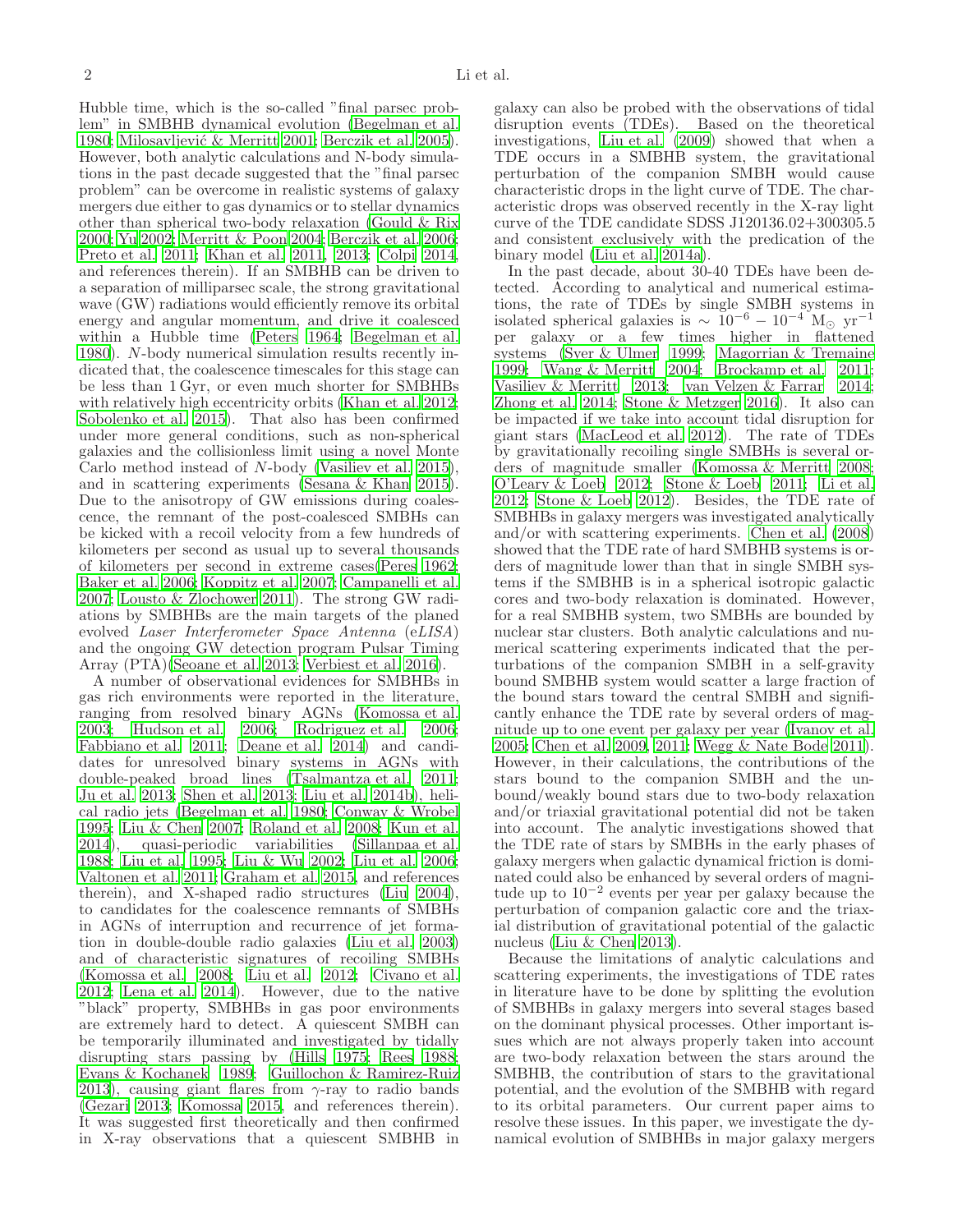with direct N-body simulations and self-consistently calculate the TDE rates by SMBHBs from the early phase of galaxy mergers to the post-merger of galaxies. A practical difficulty is that we are not able yet to accurately simulate a full galaxy with bulge and nucleus star-tostar due to computational limitations. An interesting attempt is to use expansion techniques on the Poisson equation to speed up the integration, which has been announced by [Meiron et al. \(2014](#page-15-63)) recently. However, to use that method in our model, there are several modifications have not been finished yet. As a result, we use the method of scaling from smaller particle number N and larger tidal radius to realistic value. Our results show that the TDE rates by SMBHBs in major galaxy mergers can be enhanced by up to two orders of magnitude, which is consistent with the high detection rates of TDEs preferred in E+A galaxies [\(Arcavi et al. 2014\)](#page-14-37). That is very interesting because E+A galaxies are believed to be the post-mergers galaxies [\(Zabludoff et al.](#page-15-64) [1996;](#page-15-64) [Goto 2005;](#page-14-38) [Stone & Metzger 2016\)](#page-15-54).

This paper is organized as follow. In Section [2,](#page-2-0) we briefly introduce the loss cone theory for galaxy mergers. In Section [3,](#page-2-1) we describe our N-body simulation method and the galaxy model. The numerical results of TDE rate and its variations as function of the dynamical evolution of SMBHBs in galaxy mergers are given in Section [4.](#page-4-0) We discuss and extrapolate our simulation results to a few typical realistic systems of galaxy mergers in Section [5,](#page-8-0) and have a short discussion about implications to observations in Section [6.](#page-13-0) Section [7](#page-13-1) gives a short summary of our results.

## 2. TIDAL DISRUPTION IN MERGING SYSTEM

<span id="page-2-0"></span>Due to strong tidal force from black hole (BH), a star will be tidally disrupted if it can penetrate into the vicinity of a BH within  $r < r_t$  [\(Hills 1975;](#page-14-27) [Rees 1988\)](#page-15-45)

$$
r_{\rm t} \simeq \mu r_{\ast} (\rm M_{BH}/m_{\ast})^{1/3}.
$$
 (1)

Here  $\mu$  is a dimensionless parameter of order unity.  $r_*,$ m<sup>∗</sup> and MBH are stellar radius, stellar mass and BH mass, respectively. Since  $r_t \propto M_{\rm BH}^{1/3}$  while Schwarzschild radius  $r_{\rm sch} \propto M_{\rm BH}$ , a star will be directly swallowed instead of tidally disrupted by a Schwarzschild SMBH with mass  $M_{\rm BH} \gtrsim 10^8 \rm M_{\odot}$ .

In a two body system with only one single BH and a star, if the star has specific angular momentum smaller than a critical tidal disruption (TD) angular momentum  $J_{\rm lc}$ , which satisfy  $J \leq J_{\rm lc} \simeq (2GM_{\rm BH}r_{\rm t})^{1/2}$ , it will be tidally disrupted by the BH within one orbit period. Such kind of stars always have their velocity vectors inside a so-called "loss cone" with opening angle [\(Lightman & Shapiro 1977](#page-15-65); [Merritt 2013,](#page-15-66) and references therein)

$$
\theta_{\rm lc} = \frac{J_{\rm lc}}{J_{\rm c}},\tag{2}
$$

where  $J_c$  is the specific circular angular momentum with same energy of the star. In a spherical isotropic stellar distribution, for stars inside the influence radius  $r<sub>h</sub>$  of SMBH,  $r < r_h$ ,

<span id="page-2-4"></span>
$$
\theta_{\rm lc}^2 \simeq \frac{2 r_{\rm t}}{3 r},\tag{3}
$$

while for stars at  $r > r<sub>h</sub>$ ,

$$
\theta_{\rm lc}^2 \simeq \frac{2}{3} \frac{r_{\rm t} r_{\rm h}}{r^2}.\tag{4}
$$

[\(Frank & Rees 1976;](#page-14-39) [Baumgardt et al. 2004\)](#page-14-40).

Due to the interaction with environment, the angular momentum of a star changes with time. If  $\theta_{\text{D}}(r)$  is the orbital averaged deflection angle of velocity and  $\theta_{\rm D}(r) \ll$  $\theta_{\rm lc}(r)$ , all of the stars inside loss cone are in the diffusive regime and would be tidally disrupted within one orbital period [\(Frank & Rees 1976;](#page-14-39) [Shapiro & Lightman](#page-15-67) [1976;](#page-15-67) [Lightman & Shapiro 1977](#page-15-65)). The loss cone becomes empty because its replenishment through diffusion takes time much longer than the stellar orbit periods. While, for pinhole regime with  $\theta_{\rm D}(r) \gg \theta_{\rm lc}(r)$ , the loss cone keeps full because the star can be deflected into and out within one orbital period. Thus there is a critical radius  $r_{\text{crit}}$ , which gives  $\theta_{\text{D}}(r_{\text{crit}}) \sim$  $\theta_{\rm lc}(r_{crit})$ . Detailed theoretical calculations and numerical simulations show that the TD rate of stars peaks at about  $r_{\text{crit}}$  [\(Frank & Rees 1976](#page-14-39); [Lightman & Shapiro](#page-15-65) [1977;](#page-15-65) [Amaro-Seoane et al. 2004](#page-14-41); [Zhong et al. 2014](#page-15-53)).

In a spherical system, the disruption rate contributed by the stars between r and  $r + dr$  is

<span id="page-2-2"></span>
$$
d\Gamma \simeq \frac{4\pi r^2 dr \rho(\mathbf{r})}{m_*} \frac{\theta^2(r)}{t_{\rm d}(r)}\tag{5}
$$

[\(Frank & Rees 1976](#page-14-39); [Syer & Ulmer 1999;](#page-15-48) [Liu & Chen](#page-15-62) [2013\)](#page-15-62), where  $t<sub>d</sub>(r)$  is dynamical timescale of the star,  $\rho$  is stellar mass density, and  $\theta$  is a dimensionless coefficient for stars depleting into the loss cone. Detailed analyze [\(Young 1977\)](#page-15-68) suggests that

$$
\theta^2 = \min(\theta_{\rm lc}^2, \theta_{\rm D}^2 / \ln \theta_{\rm lc}^{-1}).\tag{6}
$$

To investigate the TD rate in a merging system, we adopt the same scheme as Liu & Chen  $(2013)$  did, which writes the effective deflection angle as

<span id="page-2-3"></span>
$$
\theta_{\rm D}^2 = \theta_2^2 + \theta_{\rm p}^2 + \theta_{\rm c}^2,\tag{7}
$$

where  $\theta_2$ ,  $\theta_p$  and  $\theta_c$  are, respectively, the contribution from two-body relaxation, massive perturber and triaxial gravitational potential. Based on our N-body simulation results presented in Section [4,](#page-4-0) we can analyze which mechanism dominates the TDE rate in different stages, and make analytical estimations. As we will present in Section [5,](#page-8-0)  $\theta_2$  and  $\theta_p$  can be well estimated by Equa-tion [\(16\)](#page-8-1) and [\(29\)](#page-11-0), respectively. While  $\theta_c$  is too complicate to be estimated. Detailed discussions can be found in Section [5.](#page-8-0)

The total disruption rate can be obtained by integrat-ing Equation [\(5\)](#page-2-2). That means we need to know  $\rho$ ,  $t_{d}$ , and  $\theta$ , which are time-dependent in merging galaxies and evolving SMBHBs. For this reason, here we address the questions with direct N-body simulations.

#### <span id="page-2-1"></span>3. DIRECT N-BODY SIMULATIONS OF THE TDE RATES BY SMBHS IN MERGING GALAXIES

The dynamical evolution of two SMBHs in merging galaxies has been investigated intensively with direct N-body simulations in the literature [\(Chatterjee et al.](#page-14-42) [2003;](#page-14-42) [Berczik et al. 2006;](#page-14-13) [Preto et al. 2011;](#page-15-17) [Khan et al.](#page-14-14) [2011;](#page-14-14) [Spurzem et al. 2012;](#page-15-69) [Gualandris & Merritt 2012](#page-14-43); [Khan et al. 2013;](#page-14-15) [Wang et al. 2014](#page-15-70); [Vasiliev et al. 2014](#page-15-71)),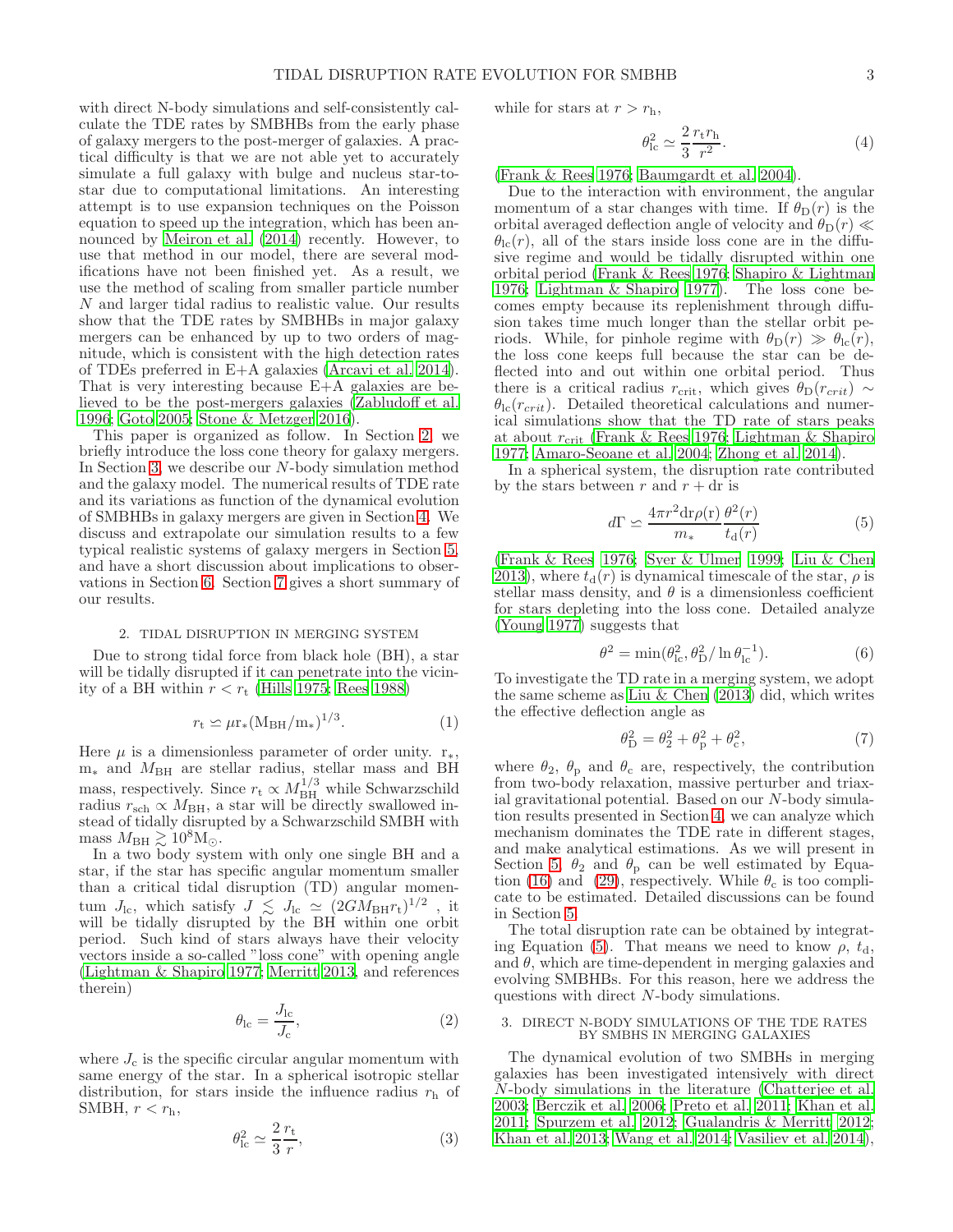but none of them has taken into account the TD of stars by SMBHs. Here we use the same scheme in the direct N-body simulations to calculate the TDE effects as was used by [Li et al. \(2012\)](#page-15-59). We give a brief description of the scheme and the interesting readers are refereed to that paper. A particle is considered to be tidally disrupted and removed from the system, when its distance to one of the SMBH less than a fixed tidal radius  $r_t$ . The total mass and linear momentum of the disrupted star is transferred to the SMBH. We neglect the growth of tidal radius because the tidal radius  $r_t$  is relatively insensitive to the change of the SMBH mass  $M_{\text{BH}}$ . Since the mass of disrupted stars will be added to SMBHs and all of stars have equal mass, the mass accretion rate of SMBH reflects the TDE rate.

In spite of powerful calculation capability from our special many-core hardware (laohu GPU cluster), it is still prohibitive to carry out a  $\overline{\text{direct}}$  N-body simulation with sufficient particle numbers to resolve every star in a real galaxy. To circumvent this problem, we need to find out how the most important physical processes in the system depend on dimensionless parameters of the simulation such as the particle number  $N$  and the adopted value for the tidal disruption radius  $r_t$  relative to our simulation unit. Note that in our case we keep the ratio of the SMBH mass to the total mass of the system constant, motivated by observed correlations, so the number of stars  $N$  is a proxy for the ratio between the single stellar mass and the SMBH mass. The goal is to provide several models in this two dimensional framework of N and  $r_t$ , and then extrapolate for realistic values of both parameters.

Several problems need to be discussed when using this procedure. It is quite common in physics, but for our self-gravitating systems with huge dynamical range in spatial and time scales it needs some special attention. First, it is important that for every particle number N the range of  $r_t$  needs to be adjusted such that we get an appropriate loss cone - empty near the SMBH, going to full loss cones near a critical radius in the vicinity of the gravitational influence radius of the SMBH (see e.g. [Frank & Rees \(1976\)](#page-14-39) for the basis of this theory). If we would do a simulation with small  $N$  and realistic (i.e. extremely small)  $r_t$ , all loss cones would be extremely small and full due to the short relaxation time, which is not the physical case. Therefore, for our range of particle numbers, only certain values of  $r_t$  are physically relevant (see below), which make the critical radius large enough to have the empty to full loss cone transition at the right location. Second, the growth of the black hole per dynamical time becomes smaller and smaller for larger N due to the increasing relaxation time. So, one may argue that our (relatively) small  $N$  simulations contain some artificial mass growth of the SMBH, which in turn affects the potential and all the dynamics in the central region. The alternative, to neglect the SMBH mass growth artificially, however, creates more severe difficulties; it leads to spurious mass relocations (e.g. the SMBHB kicks out stars by slingshot which would otherwise be tidally accreted and disrupted, or if the stars are taken away the central gravitational potential is reduced artificially). We think that the best way to use the method of scaling is to include all physical processes (such as mass growth of the SMBHs) for every choice of parameters, and then carefully analyse the scaling behaviour with N and  $r_t$  (including also e.g. the mass growth in the scaling analysis). We will come back to this issue in Section [5.](#page-8-0)

In conclusion, we need to carry out a series of simulations with different  $r_t$  and N and then extrapolate the results to real systems. Similar strategy has been adopted in the literatures [\(Baumgardt et al. 2004](#page-14-40); [Brockamp et al. 2011;](#page-14-32) [Li et al. 2012;](#page-15-59) [Zhong et al. 2014](#page-15-53), and references therein).

In this paper we are focusing on a major merging system with two equal mass nuclei, which has spherical stellar distribution with equal mass stars respectively. For simplicity we choose a spherical Dehnen model to represent the nucleus for each galaxy [\(Dehnen 1993](#page-14-44)). Within this model, the space density profile can be wrote as

$$
\rho(r) = \frac{3-\gamma}{4\pi} \frac{Ma}{r^{\gamma}(r+a)^{4-\gamma}},\tag{8}
$$

where  $a$  is scaling radius,  $M$  is total mass of each nucleus, and index  $\gamma$  is a constant between interval [0,3]. Since there are two galaxies with equal mass, the total mass for the merging system is  $M_{\text{tot}} = 2M$ . And we can derive the cumulative mass for each nucleus by

$$
M(r) = M\left(\frac{r}{r+a}\right)^{3-\gamma}.\tag{9}
$$

Thus the influence radius  $r<sub>h</sub>$  which has been defined as  $M_{\star}(r \leqslant r_{\rm h}) = 2M_{\rm BH}$  is

$$
r_{\rm h} = \frac{a}{\left(\frac{M}{2M_{\rm BH}}\right)^{\frac{1}{3-\gamma}} - 1},\tag{10}
$$

and since  $M \gg 2M_{\rm BH}$ ,  $r_{\rm h} \approx a(2M_{\rm BH}/M)^{\frac{1}{3-\gamma}}$ .

For simplicity, we adopt model units with  $G = M =$  $a = 1$  thereafter, which is the same as [Li et al. \(2012](#page-15-59)). Thus we have the same relations between our simulation units and physical quantities

<span id="page-3-0"></span>
$$
[T] = \left(\frac{GM}{a^3}\right)^{-1/2}
$$
  
= 1.491 × 10<sup>6</sup> (2<sup>\frac{1}{3-\gamma}</sup> - 1)<sup>3/2</sup>  
×  $\left(\frac{M}{10^{11}M_{\odot}}\right)^{-1/2} \left(\frac{r_{1/2}}{1\,\text{kpc}}\right)^{3/2}$  yr, (11)

$$
[V] = \left(\frac{GM}{a}\right)^{1/2}
$$
  
= 655.8 \times (2^{\frac{1}{3-\gamma}} - 1)^{-1/2}  
\times \left(\frac{M}{10^{11} \text{M}\_{\odot}}\right)^{1/2} \left(\frac{r\_{1/2}}{1 \text{ kpc}}\right)^{-1/2} \text{km s}^{-1}, (12)

$$
[R] = a = (2^{\frac{1}{3-\gamma}} - 1) \left(\frac{r_{1/2}}{1 \,\text{kpc}}\right) \,\text{kpc},\tag{13}
$$

$$
[\dot{M}] = M/[T]
$$
  
= 6.707 × 10<sup>4</sup> (2<sup>3-7</sup> - 1)<sup>-3/2</sup>  
×  $\left(\frac{M}{10^{11}M_{\odot}}\right)^{3/2} \left(\frac{r_{1/2}}{1 \text{ kpc}}\right)^{-3/2} M_{\odot}/ \text{ yr.}$  (14)

Our fiducial galaxy model has been chosen as  $\gamma = 1.0$ ,  $M = 4 \times 10^{10} \text{M}_{\odot}$ ,  $M_{\text{BH}} = 4 \times 10^{7} \text{M}_{\odot}$ , and half mass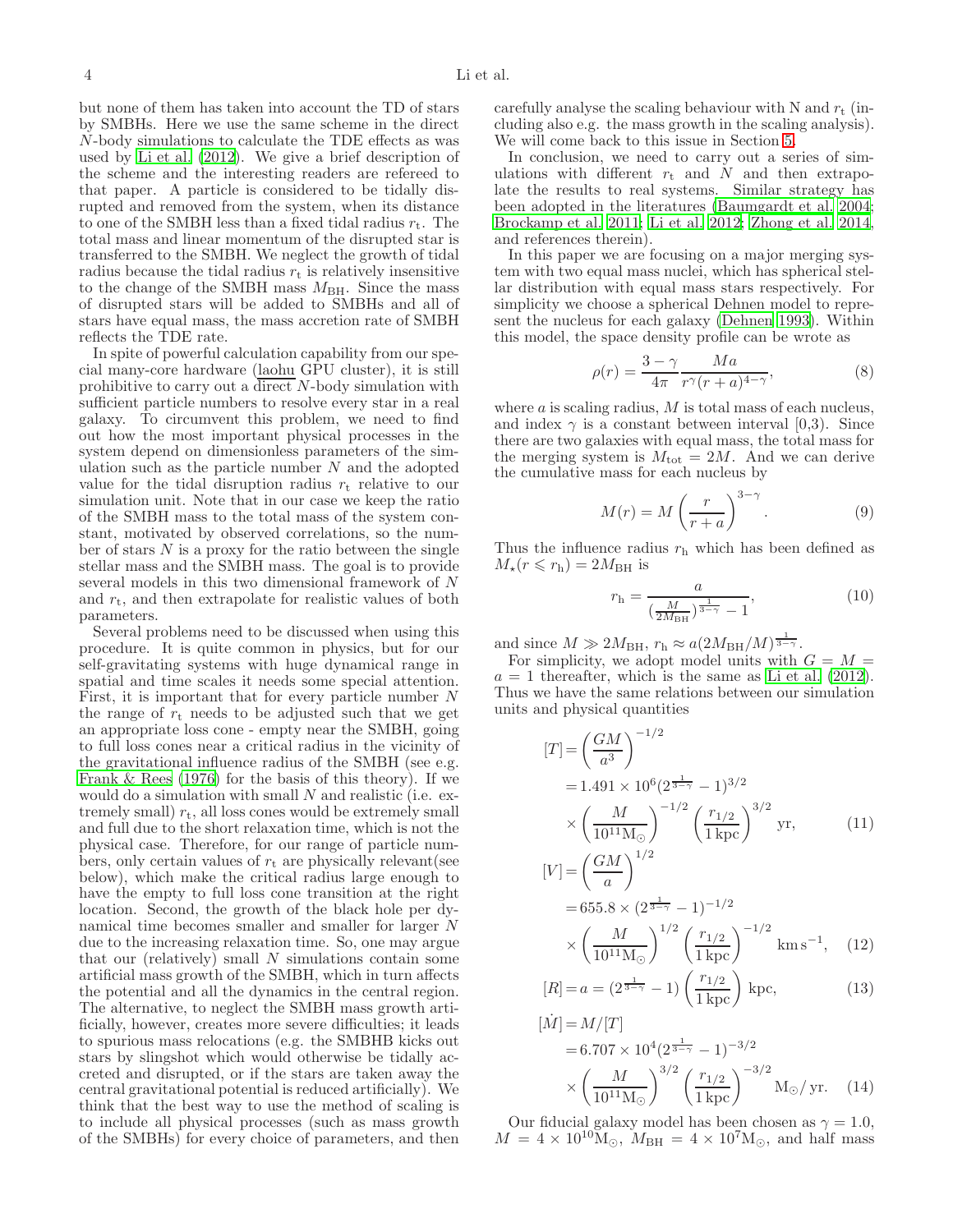radius  $r_{1/2} = 1$  kpc. Thus we can derive [T] ~ 0.63 Myr,  $[V] \sim 644 \,\mathrm{km \, s^{-1}}$  and  $[R] \sim 0.4 \,\mathrm{kpc}$ . For a solar type star, the tidal radius is  $\sim 10^{-5}$  pc corresponding to  $\sim$  $2 \times 10^{-8}$  in this simulation unit. Obviously, comparing to  $r_t \sim 10^{-4}$  we have adopted in our N-body simulations, this value is too small to have enough TDE records for statistical study in integration.

Before the integrations for merging system, each nucleus with central SMBH has been dynamically relaxed through the same method used in [Li et al. \(2012\)](#page-15-59). Similar to [Preto et al. \(2011\)](#page-15-17) have adopted, here we initially set two nuclei with distance  $d \sim 20$ , and a parabolic orbit with pericenter  $\sim$  1. To accurately integrate the orbits of particles, we use a parallel direct N-body  $\varphi$ -GRAPE/ $\varphi$ -GPU code with fourth-order Hermite integrator, which is the same code adopted by [Li et al. \(2012\)](#page-15-59). For all of our integrations, the softening length has been set to  $\epsilon = 10^{-5}$ , and the integrations have been terminated at  $t = 200$ . All of the integrations are calculated on the laohu GPU cluster in National Astronomical Observatories of China (NAOC).

In order to investigate the dependency of our results on particle number  $N$ , numerical tidal radius  $r_t$ , density slope  $\gamma$ , and initial mass of SMBH, we have run a series of simulations with model parameters listed in Table [1.](#page-5-0) In Table [1,](#page-5-0) the first column is the sequence number of different simulations. Columns 2 - 6 are, respectively, initial orbital eccentricity  $e_{\text{ini}}$  of two galactic nuclei, particle number N for each nuclei, numerical tidal radius  $r_t$ , initial stellar density slope  $\gamma$ , and initial mass of SMBH. For comparison of the TDE rates, we have run four additional simulations for isolated single nucleus in model B01-B04. In Model C01, we have a tested a simulation for merging galaxy with moderate initial orbital eccentricity  $e_{\text{ini}} = 0.3$ . All of simulations except the Model C01 are terminated at  $t = 200$ , when the separation of two SMBHs  $r_{BH}$  has  $r_{BH} \ll r_h$ . The simulation of Model C01 is terminated at  $t = 500$  because the dynamical evolution of the SMBHB is very slow for moderate initial eccentric orbit. In the simulation, Model A05 has been considered as our fiducial numerical model.

# 4. RESULTS

#### 4.1. Evolution of tidal disruption

<span id="page-4-1"></span><span id="page-4-0"></span>Fig. [1](#page-5-1) gives the evolution of SMBHB orbit and corresponding TD accretion rates  $\dot{M}$ , in units of accreted mass per N-body time. For both panels, red solid line and blue dashed line represent  $r_{BH}$  and M respectively. Left panel corresponding to our fiducial model A05 with initial parabolic orbit, and the right panel is model C01 with initial orbital eccentricity  $e = 0.3$  for comparison. Model C01 has been integrated to  $t = 500$  because of the slower dynamical evolution of two SMBHs. Here we only pick up the last 200 time unit for easier comparison. According to Fig. [1,](#page-5-1) the dynamical evolution of two SMBHs in moderately eccentric orbit is slower than parabolic orbit. Our integration result also shows that, for A05 the eccentricity at the end of integration keeps a constant level with  $e \sim 0.7$ , while in C01 it keeps around 0.05. Actually, almost all of our integrations with initial parabolic orbits result in high eccentricities for the SMBHBs at the end of integrations.

Fig. [1](#page-5-1) indicates that there is a significantly enhanced

TD accretion rate during two BHs getting close enough to form a bound binary. Thus we can empirically divide the entire evolution into three different phases. In phase I,  $r<sub>BH</sub>$ , the separation of two BHs is far more larger than the influence radius of each BH, and  $M$  keeps in a relatively constant low level. After two BHs getting close enough to have significant perturbation to each other,  $\dot{M}$  increases significantly and the system evolves into phase II. At the last phase III, a compact SMBHB has formed and  $\dot{M}$ drops down to a roughly constant lower level.

As shown in Fig. [1,](#page-5-1) both model A05 and C01 have similar evolutions of TD accretion rates: there are roughly stable  $M$  during phase I and III, and significantly enhanced  $\dot{M}$  in phase II. This result can be easily understood. In phase I, the evolution of  $\dot{M}$  is more or less the same as the case with single SMBH in isolate galaxy, because the perturbation from another nucleus is not significant. That corresponds to diffusive regime for the most of large galactic nuclei. However phase II is a stage with violent relaxation. There may be two factors contributing to the enhancement of TD accretion rate. First of all, stars bound to one SMBH suffer very strong perturbation from the companion SMBH, which will enhance the loss cone feeding. Secondly, due to triaxial stellar distribution and three body interaction in phase II, more stars can be scattered into the TD loss cone. As a result, the loss cone feeding during phase II is very efficient, which leads to significantly enhanced TD accretion rate.

Liu & Chen  $(2013)$  have found that when the separation of two SMBHs is larger than  $100r<sub>h</sub>$ , the loss cone filling will be dominated by two-body relaxation and the TD accretion rate is identical to isolated single SMBH. While as their separation shrinks to  $d \sim 100r_{\rm h}$ , the TD accretion rate induced by perturbation from another galaxy will be comparable to the contribution from two-body relaxation. We find, however, for our models A05 and C01, that TD accretion rates are enhanced by perturbations only at around  $d \leq 10r_h$  or below. To understand this difference, we ran their code with the same parameters (galaxy mass, density profile and mass ratio of two galaxies) of our A05 model , but choosing realistic tidal radius and particle number. The result based on their model shows that the contribution from perturbation becomes higher than two-body relaxation around  $d \lesssim 400r_{\rm h}$ . But if we rescale in their model the TD accretion rate obtained from two-body relaxation to the artificially small particle number and large tidal radius as used in our N-body simulation (using the scaling relations found in Section [5.1](#page-8-2) and [5.2\)](#page-11-1) the effect of perturbation becomes important at  $d \leq 8r_h$ , consistent with our results. We will come back to this issue in Section [5.](#page-8-0)

It is hard to distinguish which factor dominates the loss cone feeding in our simulation. Since we want to focus on the TDE rate evolution in this paper, the discussion about the contributions from triaxial stellar distribution and perturbation will be postponed to the next paper. In phase III, the SMBHB has been formed and evolved to a hard binary. Most of the stars bound to each BH have been ejected or disrupted by three body interaction. The TDE rate is dominated by stars outside the SMBHB orbit. Because of a triaxial stellar distribution around SMBHB, the TDE rate should be higher than a relaxed spherical distribution system like single galaxy.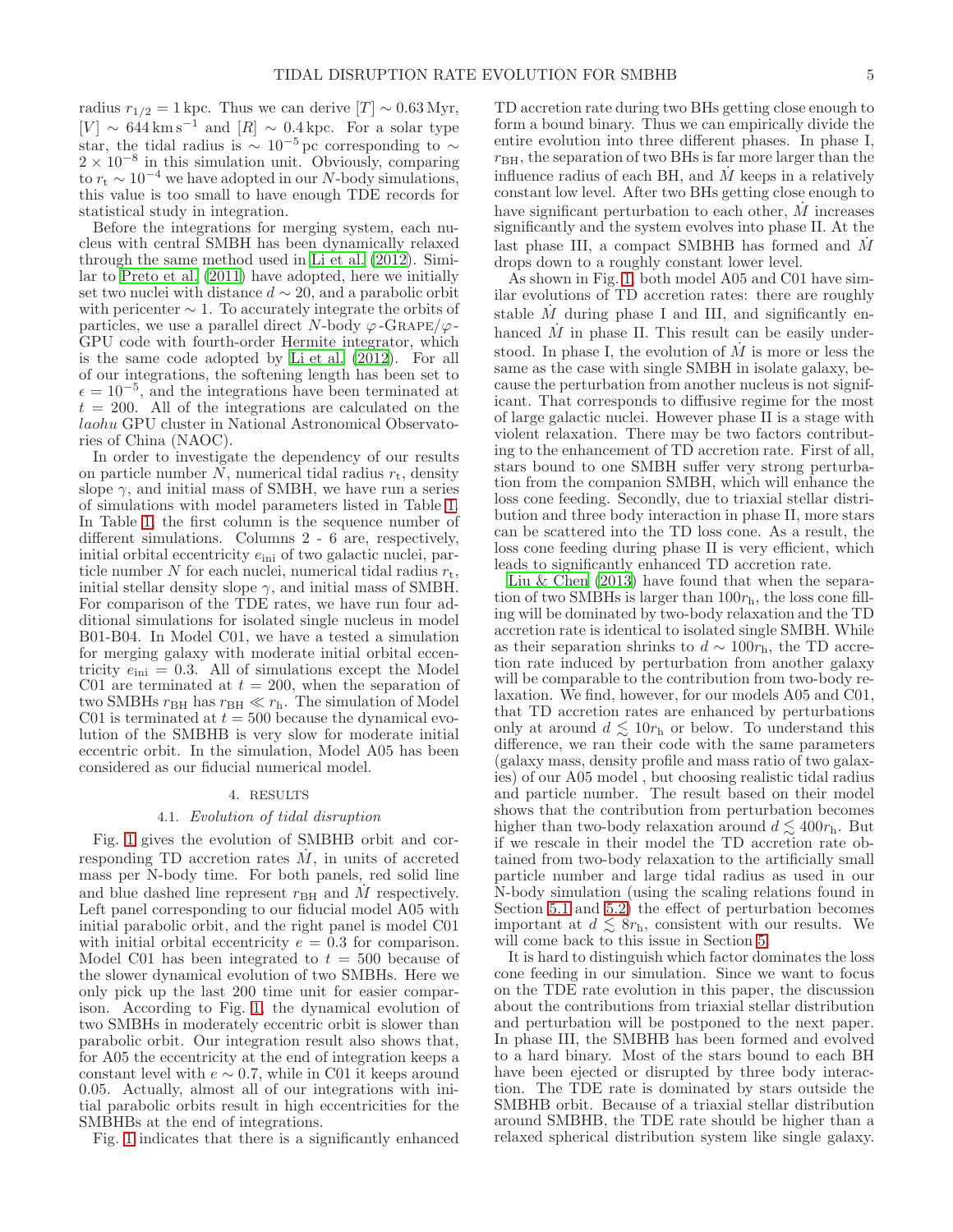<span id="page-5-0"></span>

| Model No.<br>(1) | $e_{\text{ini}}$<br>(2) | N/Nucleus<br>(3) | $r_{\rm t}$<br>(4) | $\gamma$<br>(5) | $M_{\rm BH}/M$<br>(6) |
|------------------|-------------------------|------------------|--------------------|-----------------|-----------------------|
| A01              | 1.0                     | 125K             | $5 \times 10^{-4}$ | 1.0             | 0.001                 |
| A02              | 1.0                     | 250K             | $5 \times 10^{-4}$ | 1.0             | 0.001                 |
| A <sub>03</sub>  | 1.0                     | 500K             | $5 \times 10^{-5}$ | 1.0             | 0.001                 |
| A04              | 1.0                     | 500K             | $1 \times 10^{-4}$ | 1.0             | 0.001                 |
| A05              | 1.0                     | 500K             | $5 \times 10^{-4}$ | 1.0             | 0.001                 |
| A06              | 1.0                     | 500K             | $1 \times 10^{-3}$ | 1.0             | 0.001                 |
| A07              | 1.0                     | 500K             | $5 \times 10^{-4}$ | 0.5             | 0.001                 |
| A <sub>08</sub>  | 1.0                     | 500K             | $5 \times 10^{-4}$ | 1.5             | 0.001                 |
| A09              | 1.0                     | 500K             | $5 \times 10^{-4}$ | 1.0             | 0.0001                |
| A10              | 1.0                     | 500K             | $5 \times 10^{-4}$ | 1.0             | 0.01                  |
| A11              | 1.0                     | 1M               | $5 \times 10^{-4}$ | 1.0             | 0.001                 |
|                  |                         |                  |                    |                 |                       |
| <b>B01</b>       | -isolated galaxy        | 500K             | $5 \times 10^{-5}$ | 1.0             | 0.001                 |
| <b>B02</b>       | -isolated galaxy        | 500K             | $1 \times 10^{-4}$ | 1.0             | 0.001                 |
| <b>B03</b>       | -isolated galaxy        | 500K             | $5 \times 10^{-4}$ | 1.0             | 0.001                 |
| <b>B04</b>       | -isolated galaxy        | 500K             | $1 \times 10^{-3}$ | 1.0             | 0.001                 |
| $\rm CO1$        | 0.3                     | 500K             | $5 \times 10^{-4}$ | 1.0             | 0.001                 |

TABLE 1 PARAMETERS OF SIMULATION MODELS

NOTE.  $\qquad$  Col.(1): Model sequence number. Col.(2): Eccentricity of two nuclei at  $t = 0$ . Col.(3): Particle numbers adopted in calculations for each nucleus. Col.(4): TD radius  $r_t$ . Col.(5): Density slope γ. Col.(6): Initial BH mass. All the integrations keep  $\epsilon = 10^{-5}$ . For reference, we have four additional integrations in model B01-B04, with single nucleus and SMBH. And there is a model C01 with moderate initial eccentricity.



<span id="page-5-1"></span>FIG. 1.— Evolution of the separation for two SMBH and TD accretion rates. Here the x-axis and the left y-axis give evolved time and  $r_{\text{BH}}$ , the separation of SMBHs, respectively. The right y-axis gives corresponding TD accretion rates M. Red solid line and blue dashed line represent  $r_{\rm BH}$  and M respectively. Left panel: our fiducial model A05 with initial parabolic orbit. Right panel: model C01 with initial orbital eccentricity  $e = 0.3$  for comparison. In order to compare to A05, here we only pick up the evolution for the last 200 time units. The  $\dot{M}$  in model C01 roughly keeps a constant level in the first 300 time units. Color version can be found in the electronic version

However, according to the results in left panel of Fig. [1,](#page-5-1) the separation of two SMBHs is close to  $r_t$  by the end of the integration, which will not happen so early in real systems with much smaller  $r_t$ . As a result, almost all of stars encountering the SMBHB in this stage will be disrupted. That will artificially suppress slingshot effects and enhance the TDE rate. For this reason, our results in late phase III tend to overestimate TD accretion rates.

#### 4.2. Dependence on particle number

<span id="page-5-2"></span>As mentioned in Section [3,](#page-2-1) we can not afford a direct N-body simulation with the same particle number as in a real galaxy. For a stellar system with embedded central SMBH in real galaxy, the total number of stars can be easily up to  $10^9$ , while direct N-body simulations, even if using very powerful HPCs (high performance computers), can only manage  $10^6 - 10^7$  particles right now. As a result, comparing to real galaxies, the relaxation time scale in our model should be shorter. Besides, if we set the initial mass of BH particle to  $10^{-3}M$  and assume every star particle has equal mass  $M/N$ , the mass ratio of BH to star in our simulation will be much smaller than reality. For this reason, it is necessary to investigate the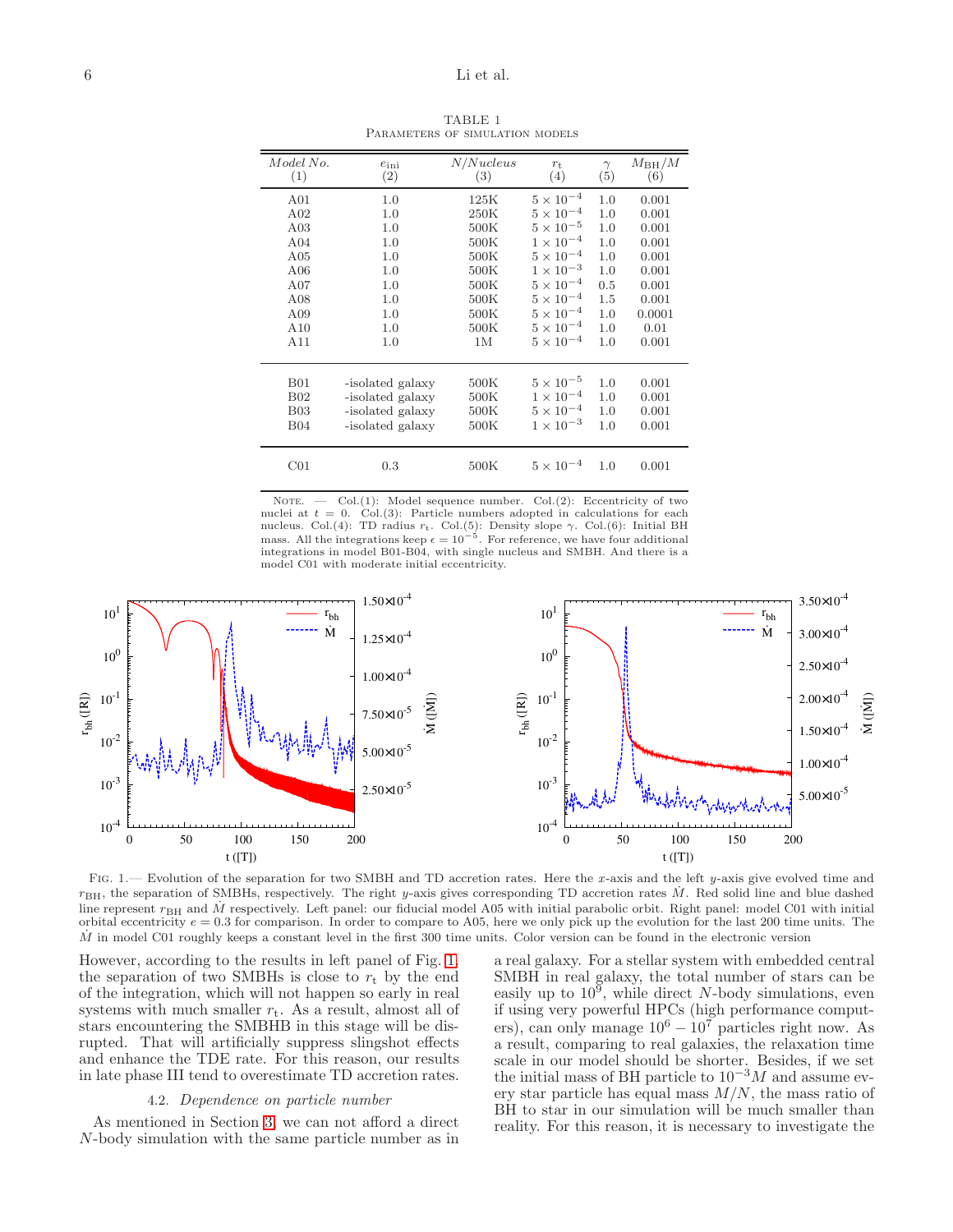dependence of our simulation results on particle number. The data are given in Table [2,](#page-7-0) with model index A01, A02, A05 and A11.

Left panel of Fig. [2](#page-7-1) shows  $N$  dependence for the evolution of TD accretion rate  $\dot{M}$ , in units of accreted mass per N-body time. Since the two SMBHs have roughly identical growth, all of our calculations for  $\dot{M}$  in this article are averaged to one SMBH. First of all, as represented by black solid line, the result of model A01 has relatively larger scatter comparing to others. We actually have some tests with even less particle numbers, and all of them can not give consistent results. As a result, we adopt  $N = 125000$  per galaxy as the smallest particle number in our models. Similar to the results in Section [4.1,](#page-4-1) there are TD accretion rate peaks in phase II for all of integrations. In addition, for all of integrations during phase II, the  $N$  dependence for the evolutions of TD accretion rate can be neglected. While in phase I and III there are significant and weak N dependence, respectively. It is more intuitionistic in the right panel of Fig. [2,](#page-7-1) which gives the N dependence of averaged TD accretion rate in every phase. As represented in the right panel, the averaged TD accretion rate in phase I with red asterisks declines for increasing particle numbers, and the rate in phase III with blue circles also has a slight decrease. Phase II represented by green squares, conversely, roughly keeps a constant rate. That may because the loss cone feeding in phase I is dominated by two-body relaxation, which is N dependent. While the loss cone feeding during phase II is dominated by the perturbative effect of two SMBHs with their surrounding stars, the non stationary potential, and triaxial stellar distribution, all of which do not depend on N. Similar to phase II, both perturbation and triaxial gravitational potential also contribute to TD accretion rate during phase III, specially at the beginning of phase III. However, as the semi-major axis of SMBHB is decreasing, more and more stars close to SMBHB will be ejected or disrupted. Thus the contribution from the perturbation will be fading. At the same time, the contribution of the triaxial potential is also decreasing because the central region of the merger remnant is recovering to a spherical distribution. As a result, an ideal evolution of TD accretion rate in phase III will be dominated by two-body relaxation finally, which suggests a dependence on N sooner or later. However, that may not happen in our simulations. Considering the large tidal radius we adopted here, the semi-major axis of SMBHB will be smaller than  $r<sub>t</sub>$  at some time, which may bring artificial effects. For this reason, our integrations terminate at  $t = 200$ , when the averaged separation of SMBHs close to  $r_t$ . In brief, the evolution of TD accretion rate in phase III is very complex, and we can only trace the evolution in its early stage.

## 4.3. Dependence on tidal radius

In order to explore the dependence of our results on  $r_t$ , we have tried series integrations with different  $r_t$ . All the data are given in Table [2](#page-7-0) with model index A03, A04, A05 and A06. Fig. [3](#page-8-3) shows the influence of different  $r_t$  to our results. In principle, larger  $r_t$  correspond to higher  $\dot{M}$ . However, as shown in the left panel, when  $r_{\text{t}}$ is smaller than  $5 \times 10^{-4}$ , there is no significant  $\dot{M}$  peak in

phase II. According to our analytical estimation in Section [5](#page-8-0) and simulation results shown in the right panel of Fig. [3,](#page-8-3) there is a roughly linear dependence of  $M$  on  $r_t$ . Meanwhile, this dependence in phase II is a power law with index less than one. For this reason, with  $r_t$ decreasing,  $\dot{M}$  in phase II drops faster than phase I. For some small enough  $r_t$ , the contribution of phase II will be comparable to phase I, and the peak can be washed out. This is an artificial effect due to limited particle resolution in our simulations. In reality, due to much larger N,  $M$  contributed by two-body relaxation in phase I should be smaller than we have in simulations. However, this effect is not crucial for our results. According to Table [2,](#page-7-0) all of averaged TD accretion rates in phase II have notable enhancement even if  $r_t = 5 \times 10^{-5}$ , which means the contribution from strong perturbation in phase II is still significant. A smaller  $r_t$  may lead to equal accretion rate for phase I and II, but that does not mean our strategy is not suitable. For a proper scaling limit it is not sufficient just to keep one parameter fixed (e.g.  $N$ ) and vary the other  $(r_t)$  to the realistically small value. In fact for every N there is only a limited reasonable range of  $r_{t}$ . If  $r_{t}$  is too small we will get too few events, while if it is too large we will get unphysically many events. The extrapolation can only be done simultaneously in N and  $r_{\rm t}$ , by carefully examining the scaling in both parameters, as we have done in Section [5.](#page-8-0) In phase III, it seems that  $M$  always keeps in a constant level which is slightly higher than phase I.

The right panel shows averaged TD accretion rates in different phases for different  $r_t$ . The correlation of TD accretion rate and  $r_t$  in phase II can be well fitted by a linear correlation, implying that the loss cone is fed efficiently. In the reference N-body simulations for isolated galaxy with single SMBH, the TD accretion rates represented by black plus line is similar to the results of phase I represented by red asterisk line. That is consistent with the expectation that TDE rate evolution in phase I is the same as a single BH in isolate spherical galaxy. Therefore, the TDE loss cone in phase I is empty and the loss cone feeding is dominated by two-body relaxation. Another interest thing is, the dependence of averaged TD accretion rate on  $r_t$  in phase III, represented by blue circles, lies beside the results of phase I and II. It actually nearly overlap the pink triangles, the averaged result for all of three phases. The dependence of averaged TD accretion rate on  $r_t$  in phase III is neither a linear relation like phase II, nor a relation close to single BH case, which indicates that the loss cone feeding in phase III is more efficient than phase I, but not as full as in phase II.

As shown in the left panel, the TD accretion rates for sufficiently large  $r_t$  in phase I are slightly lower than that in phase III while significantly less than that in phase II. In other words, we have low TDE rates in phase I and slightly higher rates in phase III with relatively long period, and very high rates in phase II with very short period. In consideration of the short period of phase II, the contribution from phase II to the averaged TD accretion rates for all of three phases should not be dominant. For example, in model A05, the number of disrupted particles in phase II is only 1040, compared to a total of 5547 in the whole simulation. The contribution of phase I, II and III to the total TD rate is  $\sim 32\%, \sim 19\%$  and  $\sim 49\%,$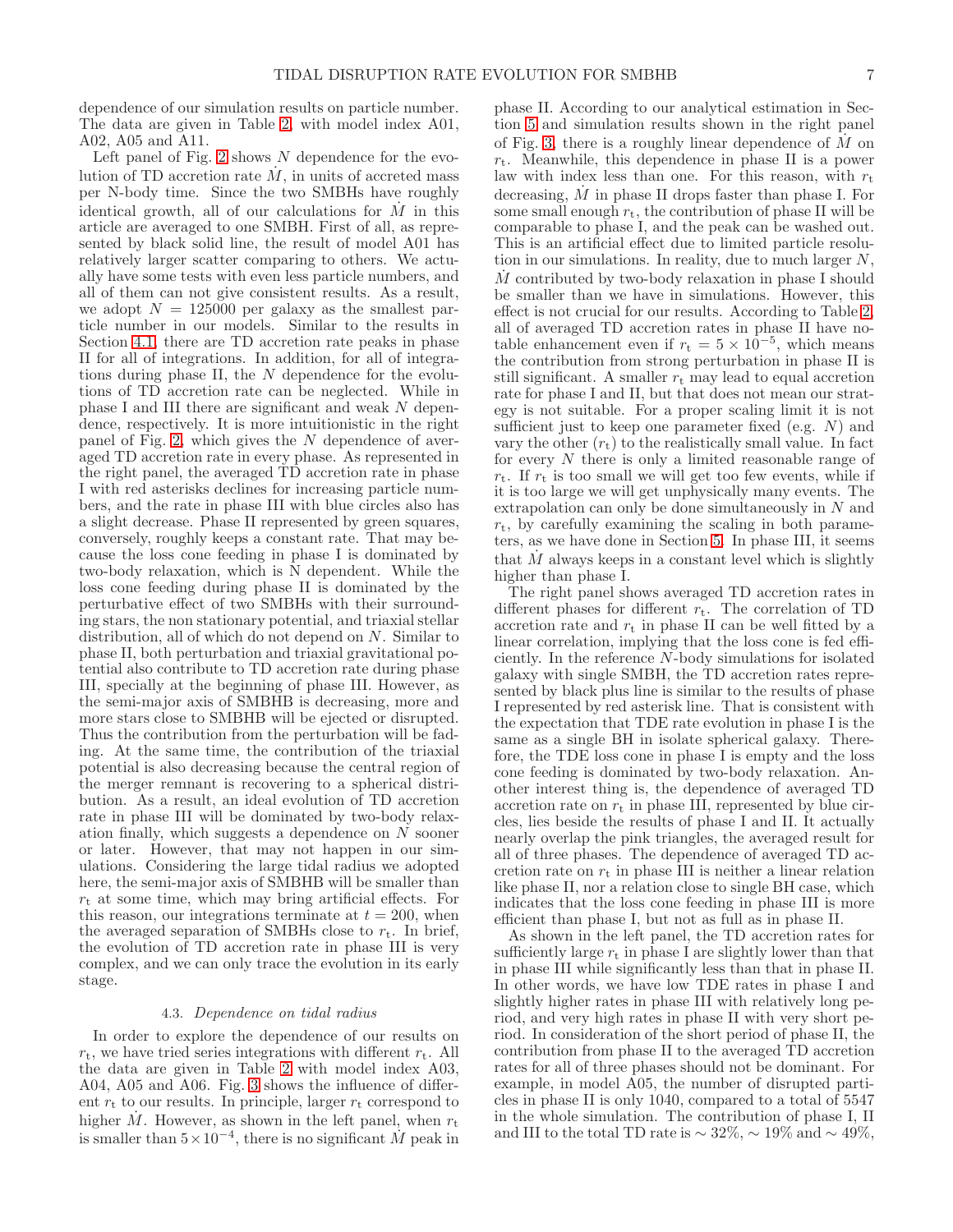8 Li et al.



<span id="page-7-1"></span>Fig. 2.— Evolution of TD accretion rates and phase averaged TD accretion rates for different particle numbers N. Left panel: TD accretion rate evolution for different N. The y-axis and x-axis give TD accretion rate and evolved time in integration, respectively. Here TD accretion rate is in units of accreted mass per N-body time. Black solid, red dashed, blue dotted and yellow dash dotted lines represent different particle numbers, corresponding to different integration model A01, A02, A05 and A11, respectively. Right panel: Phase averaged TD accretion rates for different N. Here the red asterisks, green squares, blue circles and pink triangles correspond to averaged TD accretion rate during phase I, II, III and the entire integration, respectively.

TABLE 2 Mass accretion rates for different models

<span id="page-7-0"></span>

| РI<br>No.<br>(1)<br>(2)                                                                                                                                                                                                    | M/Galaxy<br>(3)                                                                                                                                                                                                                                                                 | PII<br>(4)                                                                                                                                            | M/Galaxy<br>(5)                                                                                                                                                                                                                                                                 | PIII<br>(6)                                                                                                                                                     | M/Galaxy<br>(7)                                                                                                                                                                                                                                                                 |
|----------------------------------------------------------------------------------------------------------------------------------------------------------------------------------------------------------------------------|---------------------------------------------------------------------------------------------------------------------------------------------------------------------------------------------------------------------------------------------------------------------------------|-------------------------------------------------------------------------------------------------------------------------------------------------------|---------------------------------------------------------------------------------------------------------------------------------------------------------------------------------------------------------------------------------------------------------------------------------|-----------------------------------------------------------------------------------------------------------------------------------------------------------------|---------------------------------------------------------------------------------------------------------------------------------------------------------------------------------------------------------------------------------------------------------------------------------|
| A <sub>01</sub><br>$0 - 83$<br>A02<br>$0 - 84$<br>A03<br>$0 - 87$<br>$0 - 86$<br>A04<br>A05<br>$0 - 83$<br>A06<br>$0 - 80$<br>$0 - 108$<br>A07<br>$0 - 65$<br>A08<br>$0 - 92$<br>A09<br>A10<br>$0 - 73$<br>A11<br>$0 - 82$ | $3.74 \times 10^{-5}$<br>$2.75 \times 10^{-5}$<br>$4.31 \times 10^{-6}$<br>$7.12 \times 10^{-6}$<br>$2.14 \times 10^{-5}$<br>$3.38 \times 10^{-5}$<br>$6.69 \times 10^{-6}$<br>$8.94 \times 10^{-5}$<br>$9.53 \times 10^{-6}$<br>$4.05 \times 10^{-5}$<br>$1.59 \times 10^{-5}$ | $83 - 109$<br>$84 - 102$<br>$87 - 101$<br>$86 - 107$<br>$83 - 104$<br>$80 - 102$<br>$108 - 135$<br>$65 - 82$<br>$92 - 143$<br>$73 - 90$<br>$82 - 102$ | $5.31 \times 10^{-5}$<br>$5.42 \times 10^{-5}$<br>$6.14 \times 10^{-6}$<br>$9.62 \times 10^{-6}$<br>$4.95 \times 10^{-5}$<br>$9.80 \times 10^{-5}$<br>$1.37 \times 10^{-5}$<br>$1.90 \times 10^{-4}$<br>$2.81 \times 10^{-5}$<br>$1.05 \times 10^{-4}$<br>$5.00 \times 10^{-5}$ | $109 - 200$<br>$102 - 200$<br>$101 - 200$<br>$107 - 200$<br>$104 - 200$<br>$102 - 200$<br>$135 - 200$<br>$82 - 200$<br>$143 - 200$<br>$90 - 200$<br>$102 - 200$ | $3.27 \times 10^{-5}$<br>$2.91 \times 10^{-5}$<br>$3.82 \times 10^{-6}$<br>$6.26 \times 10^{-6}$<br>$2.84 \times 10^{-5}$<br>$4.75 \times 10^{-5}$<br>$1.00 \times 10^{-5}$<br>$5.15 \times 10^{-5}$<br>$2.56 \times 10^{-5}$<br>$2.44 \times 10^{-5}$<br>$2.62 \times 10^{-5}$ |

NOTE. - Col.(1): Model serial number in Table [1.](#page-5-0) Col.(2): Period of PI. Col.(3): TD accretion rate during PI. Col.(4): Period of PII. Col.(5): TD accretion rate during PII. Col.(6): Period of PIII. Col.(7): TD accretion rate during PIII.

respectively. According to the estimation in Section [6,](#page-13-0) the contribution of phase II is more than a quarter for our fiducial model. As a result, the rate in phase III is closer to the averaged result for all of three phases.

#### <span id="page-7-2"></span>4.4. Dependence on density profile and initial BH mass

As discussed before, the numerical calculation capability limits the particle resolution, which can not provide a realistic high mass ratio of SMBHs to stars in direct N-body simulation. Here we consider heavier SMBHs in the simulations to improve the situation. In addition to initial BH mass, it is also important to investigate the dependence of TDE rates on initial stellar density profile. Therefore we have carried out three integrations with  $M_{\text{BH}} = 0.0001, 0.001, 0.01$  and another three with  $\gamma = 0.5, 1.0, 1.5$ . Here we adopt the fiducial values for other model parameters. We do not have any tests for  $\gamma > 1.5$  because all of those integrations are prohibitively

time consuming.

The results are given in Figures [4](#page-9-0) and [5.](#page-9-1) The left panels of Figures [4](#page-9-0) and [5](#page-9-1) show that the enhancement of TD accretion rates and the starting time of phase II strongly depend on density distribution and initial BH mass. The larger $M_{\rm BH}$  and  $\gamma$  are, the more significant enhancement of the TD accretion rates, and the earlier the staring time are. The duration of phase II also depends both on initial SMBH mass and density profile index  $\gamma$ . A system with more massive SMBHs or larger  $\gamma$  usually corresponds to a shorter duration of phase II. More details can be found in Table [2.](#page-7-0) It shows that model A07, A05 and A08 have different  $\gamma$ , and A09, A05 and A10 have different initial  $M_{\rm BH}$ . The influence of initial  $M_{\rm BH}$ and  $\gamma$  can be understood as following. In principle, more massive SMBH corresponds to larger influence radius  $r<sub>h</sub>$ and plays stronger perturbation to its companion. Thus,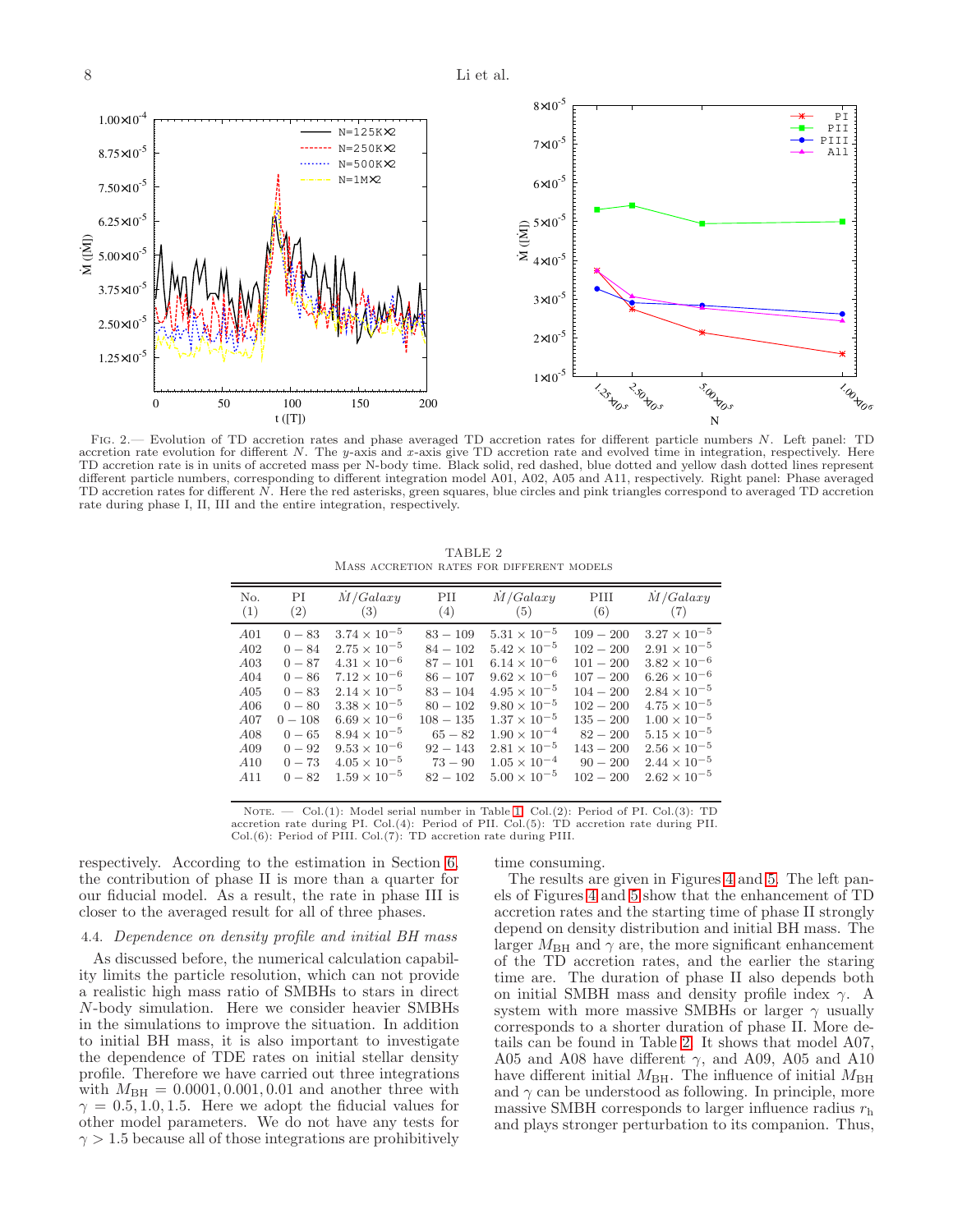

<span id="page-8-3"></span>FIG. 3.— Evolution of TD accretion rates for different  $r_t$ . Left panel: TD accretion rates as a function of time for different  $r_t$ . Black solid, red dashed, blue dotted and yellow dash dotted lines represent different integration model A06, A05, A04 and A03, respectively. The definitions of two axes are the same as in Fig. [2.](#page-7-1) Right panel: Averaged TD accretion rates for different  $r_t$  in different phases. Here different lines have the same meaning as in Fig. [2.](#page-7-1) For comparison, the black plus line represents the results for single BH in isolated galaxy (model B01-B04. )

SMBHs with larger initial  $M_{BH}$  would form bound system at larger separation and the formed SMBHB also evolves faster. While, for system with larger  $\gamma$ , the stellar distribution is more concentrated toward the center and the SMBH, and its TDE rates are enhanced much more significantly, leading to the faster growth of SMBH masses. In particular, at the transient time between Phase I and II, the differences of the BH mass between models A05 ( $\gamma = 1.0$ ) and A07 ( $\gamma = 0.5$ ), and between A08 ( $\gamma = 1.5$ ) and A05 are, respectively,  $\sim 1.6$  and  $\sim 2.5$ times. Heavier SMBH mass plays stronger perturbation to the stars around the companion SMBH, leading to faster ejection and more frequent TDEs and thus shorter duration of phase II. But this effect may not be significant in reality because the mass growth of SMBHs in our N-body simulation is artificially enlarged. It is interesting to notice that for the heaviest initial SMBH mass  $M_{\text{BH}} = 0.01$  and the largest density profile index  $\gamma = 1.5$ , the TD accretion rates evolution in Phase I have slight decrease until the start of Phase II. It may be due to a problem of the set-up of initial density distribution. Because the systems for model A10 and A08 have much longer relaxation timescale in the bound regions and at the influence radius of SMBH, our limited computer resources prohibit us to get the systems well relaxed before the integrations start.

The right panels of Figures [4](#page-9-0) and [5](#page-9-1) give the averaged TD accretion rates at different phases as a function of initial  $M_{\rm BH}$  and  $\gamma$ , respectively. The averaged TD accretion rates in phase I and II significantly correlate with the initial BH mass and stellar distribution of galactic nucleus. In phase II, the TD accretion rate for model of  $\gamma = 1.5$  (Model A08) is about fourteen times higher than that for  $\gamma = 0.5$  (Model A07). It is expected that the TD accretions for  $\gamma > 1.5$  is even higher. In addition, the rate in phase II also strongly depends on initial mass of SMBH, and the rate for  $M_{\text{BH}} = 0.01$  (Model A10) is about four times that for  $M_{\text{BH}} = 0.0001$  (Model A09).

In phase III, the averaged TD accretion rate weakly depends on  $\gamma$  and nearly independent of  $M_{\rm BH}$ .

# 5. EXTRAPOLATION TO REAL GALAXIES

<span id="page-8-0"></span>To apply our simulation results in real systems of galaxy mergers, we have to do extrapolations. To obtain TDE rates, one needs to integrate the Equation [\(5\)](#page-2-2). Since TDE rate is dominated by the contribution of stars around the critical radius  $r_{\text{crit}}$ , we can estimate TDE rate

<span id="page-8-5"></span>
$$
\Gamma \sim \left. \frac{r^3 \theta_{\rm D}^2 \rho(r)}{t_{\rm d} \mathbf{m}_*} \right|_{r=r_{\rm crit}} \tag{15}
$$

[\(Frank & Rees 1976](#page-14-39); [Baumgardt et al. 2004](#page-14-40)), where for simplicity all the stars are assumed to have equal mass  $(m_* = M_{\odot})$ . Now the key point is to estimate  $r_{\text{crit}}$ . As we will show in the following sections,  $r_{\text{crit}}$  changes with the dynamical evolution of SMBHs during galaxy mergers. For order of magnitude, we estimate the averaged TDE rates with typical critical radius  $r_{\text{crit}}$  for each phase.

## 5.1. Extrapolation for phase I

<span id="page-8-2"></span>In phase I, the separation of two SMBHs is much larger than the influence radius of SMBH (typically  $r_{\text{BH}} \gg r_{\text{h}}$ ). As was shown by [Liu & Chen \(2013\)](#page-15-62), the perturbation and torque of the companion galactic core is small in this stage. The typical TDE rate can be estimated as to that of an isolated galaxy with a single central SMBH. For a spherical isotropic system, two-body relaxation dominates the diffusion process and  $\theta_{\rm D}^2 \sim \theta_2^2$  in Equation [\(7\)](#page-2-3) with

<span id="page-8-1"></span>
$$
\theta_2^2 \simeq \frac{t_{\rm d}}{t_{\rm r}}\tag{16}
$$

[\(Frank & Rees 1976\)](#page-14-39), where the dynamical time of star is  $t_{\rm d} \backsim \sqrt{r^3/(GM_{\rm BH})}$  within the influence radius and the two-body relaxation time scale  $t_r$  is

<span id="page-8-4"></span>
$$
t_{\rm r} \approx \frac{0.34\sigma^3}{G^2 \rho m_* \ln \Lambda} \tag{17}
$$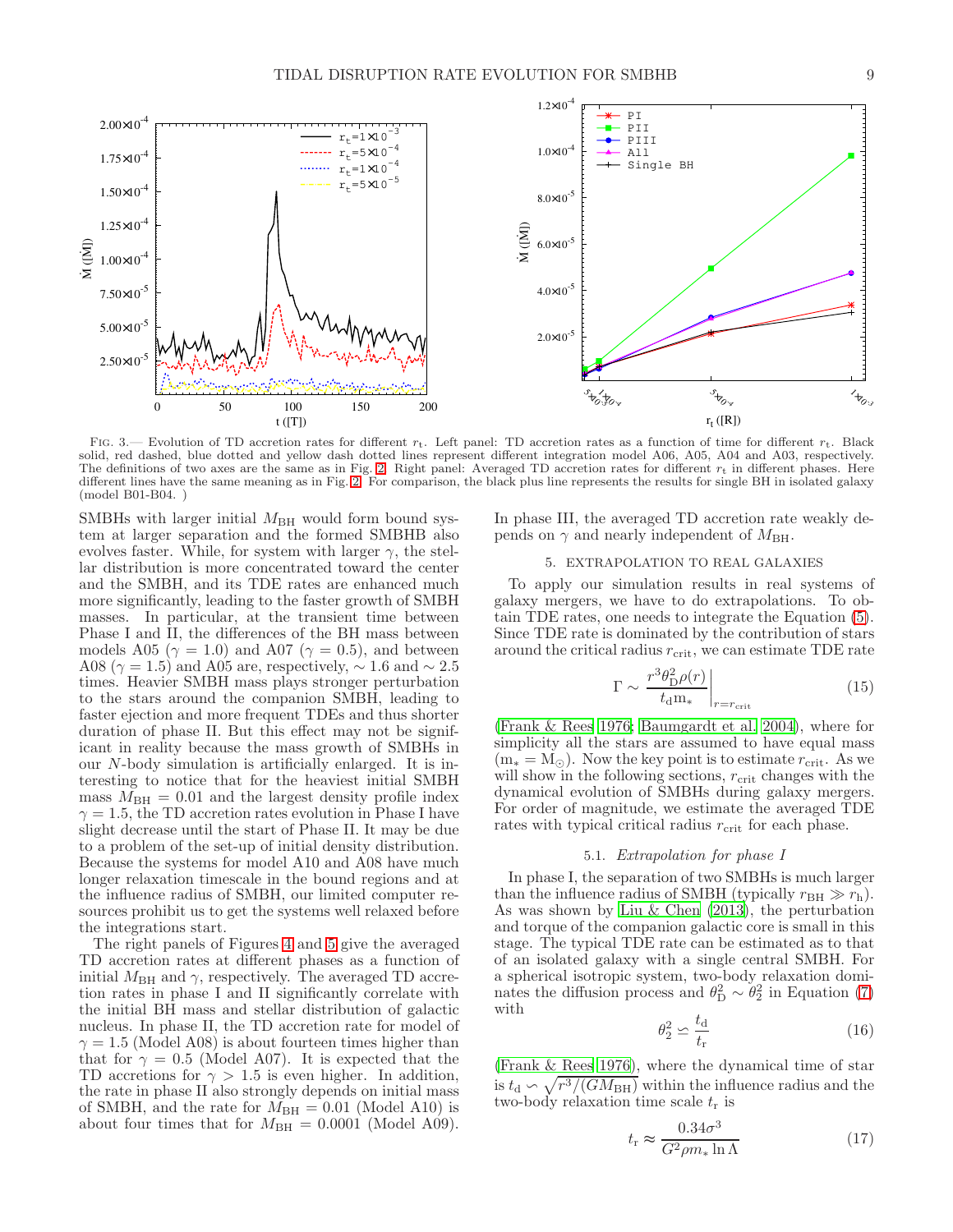

<span id="page-9-0"></span>Fig. 4.— Left panel: evolution of TD accretion rates for different initial SMBH mass. Black dash dotted, red dashed and blue solid lines are, respectively, for integration models A09, A05 and A10. Right panel: TD accretion rates as function of initial SMBH mass in different phases. Here different lines have the same meaning as in Fig. [2.](#page-7-1)



<span id="page-9-1"></span>FIG. 5.— Left panel: evolution of TD accretion rates for different initial stellar density index  $\gamma$ . Black dash dotted, red dashed and blue solid lines are for integration model A07, A05 and A08, respectively. Right panel: TD accretion rates as a function of  $\gamma$  in different phases. Here different lines have the same meaning as in Fig. [2.](#page-7-1)

[\(Binney & Tremaine 2008\)](#page-14-45). Here  $\ln \Lambda$  is the Coulomb logarithm and  $\sigma$  is one dimensional velocity dispersion of stars. For  $r \leq r_h$ , we have  $\sigma \approx \sqrt{GM_{BH}/r}$ . The Coulomb logarithm is approximately

$$
\ln \Lambda \approx \ln \left( \frac{M_{\rm BH}}{2m_*} \right) \tag{18}
$$

[\(Preto et al. 2004\)](#page-15-72).

From Equation  $(3)$ ,  $(16)$ , and  $(17)$  and the assumption  $\rho(r) = \rho_0 (r/r_0)^{-\gamma}$ , we have the typical critical radius of Phase I

$$
r_{\rm crit} \approx \left(0.23 M_{\rm BH}^2 \frac{r_{\rm t}}{m_* \rho_0 r_0^\gamma \ln\Lambda}\right)^{\frac{1}{4-\gamma}}
$$

$$
\propto M_{\rm BH}^{\frac{2}{4-\gamma}} \left(\frac{N}{\ln \Lambda}\right)^{\frac{1}{4-\gamma}} r_{\rm t}^{\frac{1}{4-\gamma}}.\tag{19}
$$

Thus, Equation [\(15\)](#page-8-5) gives the mass accretion rate due to TD

<span id="page-9-3"></span>
$$
\dot{M} = \Gamma m_* \sim \frac{r^3 \theta_{\rm D}^2 \rho(r)}{t_{\rm d}} \left|_{r=r_{\rm crit}} \right. \tag{20}
$$

and

<span id="page-9-2"></span>
$$
\dot{M} \approx 2.94 \times 0.23^{\frac{9-4\gamma}{8-2\gamma}} G^{\frac{1}{2}} (\rho_0 r_0^{\gamma})^{\frac{7}{8-2\gamma}} M_{\text{BH}}^{\frac{6-5\gamma}{8-2\gamma}} \times \left(\frac{N}{\ln \Lambda}\right)^{-\frac{2\gamma-1}{8-2\gamma}} r_{\text{t}}^{\frac{9-4\gamma}{8-2\gamma}}
$$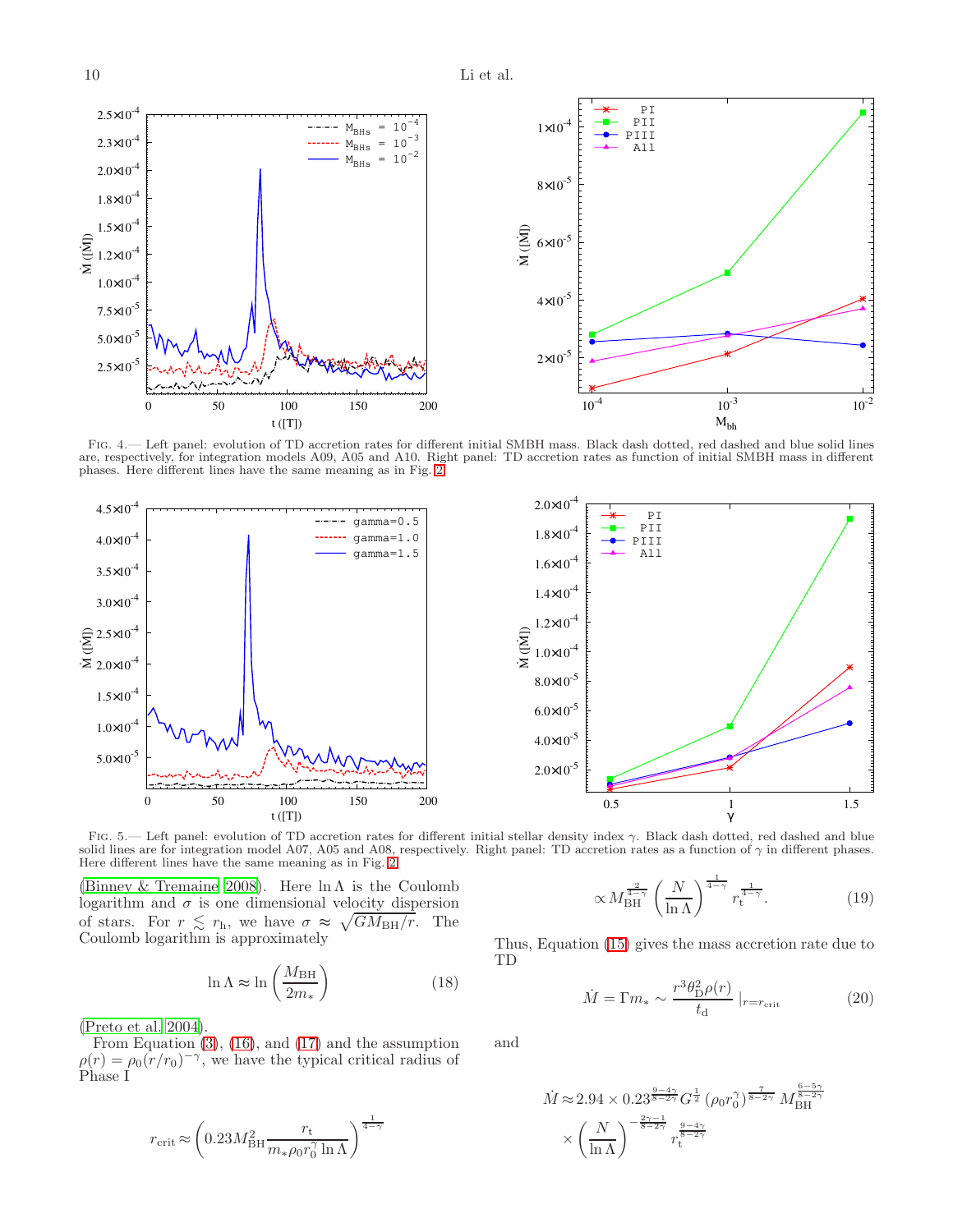$$
\propto M_{\rm BH}^{\frac{6-5\gamma}{8-2\gamma}} \left(\frac{N}{\ln\Lambda}\right)^{-\frac{2\gamma-1}{8-2\gamma}} r_{\rm t}^{\frac{9-4\gamma}{8-2\gamma}}.\tag{21}
$$

We assumed that  $\rho_0 r_0^{\gamma}$  is independent of  $M_{\text{BH}}$ , N and  $r_t$ . This is different from the assumption had been used by [Frank & Rees \(1976\)](#page-14-39), which assumed that  $\rho_0 = \rho_h$ and  $r_0 = r_h$ , with  $\rho_h$  representing the density at influence radius.  $r<sub>h</sub>$  depends on  $M<sub>BH</sub>$  by its definition  $r_{\rm h} \simeq GM_{\rm BH}/\sigma_*^2$ . Here  $\sigma_*^2$  denotes one dimensional stellar velocity dispersion, which they considered to be constant outside  $r<sub>h</sub>$ . As a result, they argued that TD accretion rate should sensitively depend on BH mass. But  $\sigma_*$  is a strong function of radius in cuspy galaxy models such as Dehnen model we adopted here [\(Tremaine et al. 1994;](#page-15-73) [Merritt et al. 2007\)](#page-15-74). Therefore, we simply consider  $\rho_0 r_0^{\gamma}$ as a undetermined coefficient, and estimate the TD accretion rate in reality by fitting and extrapolating our simulation results. Our results based on direct N-body simulation should be more reliable. For this reason, we prefer to choose Equation [\(21\)](#page-9-2) as our extrapolation solution.

As mentioned in Section [3,](#page-2-1) our model has artificially enhanced BH accretion, which may be not accurate enough to estimate TD accretion rate in phase I. Considering the analyze above and our simulation results, we believe this effect is not significant. Our results show that, by the end of phase I,  $M_{\rm BH}$  and  $r_{\rm h}$  has been increased up to  $\sim 2.6$  and  $\sim 1.6$  times, respectively. For most of our models, at beginning, the relaxation time scale around  $r = r<sub>h</sub>$  for each galaxy is longer than the duration of phase I. For simplicity, we can assume that this relation could persist during the entire phase I. That means the mass growth of SMBHs will only impact very central region within phase I, which can not efficiently change TD accretion rate. Combining with a non-growing tidal radius adopted in the simulation, the artificial mass growth of SMBH do not have enough time to make serious effects during phase I. In order to check this speculation, we have calculated the stellar dispersion and density evolution of model B03, and also two additional similar integrations with  $N = 250K$  and  $N = 125K$ . The comparisons between  $t = 0$  and  $t = 80$ show that there is no significant change for these two parameters around  $r_{\rm h}$ . Our analysis on  $\dot{M}$  -  $M_{\rm BH}$  dependance also indicates that, along with the growth of SMBH, M roughly keeps constant in phase I. For this reason, we believe that the mass growth of SMBH can not significantly change the TDE rate in phase I. However, it does not means the influence of initial  $M_{\rm BH}$  is negligible. Because the initial stellar distribution is sensitively depends on initial  $M_{\rm BH}$ .

For fixed  $M_{\rm BH}$  and N, we have relation

<span id="page-10-0"></span>
$$
\dot{M} \propto r_t^{\frac{9-4\gamma}{8-2\gamma}}.\tag{22}
$$

Although Equations [\(21\)](#page-9-2) and [\(22\)](#page-10-0) are valid for  $r_{\text{crit}}$  <  $r<sub>h</sub>$ , it can be expected that the power-law relationship between mass accretion rate and  $r_t$  or N should be a good approximation even for  $r_{\text{crit}} \sim r_{\text{h}}$ . Fig. [6](#page-12-0) shows the simulated TD accretion rates of Phase I as functions of  $r_{\rm t}$  (the upper left panel) and particle number N (bottom right panel), and the fits with power-laws as suggested by Equations [\(21\)](#page-9-2) and [\(22\)](#page-10-0). The TD accretion rates, which obtained by direct  $N$ -body simulations, as functions of  $r_t$  and N are well fitted by power-laws  $M \simeq$ 

 $3.92 \times 10^{-3} r_\text{t}^{0.6867}$  and  $\dot{M} \simeq 6.76 \times 10^{-3} (N / \ln \Lambda)^{-0.5051}$ , respectively. The accretion rate is in our simulation units [ $M$ ]. With these fitting results, as well as Equations [\(21\)](#page-9-2), we can derive  $\gamma \sim 1.33$  and  $\gamma \sim 1.67$ , respectively. We consider these two results as consistent, given the approximations used here.

Actually, according to Equation [\(21\)](#page-9-2), with fixed  $M_{\rm BH}$ , we can derive

<span id="page-10-1"></span>
$$
\ln \dot{M} \approx \ln A - \frac{2\gamma - 1}{8 - 2\gamma} \ln \left( \frac{N}{\ln \Lambda} \right) + \frac{9 - 4\gamma}{8 - 2\gamma} \ln r_{\rm t}, \quad (23)
$$

where

$$
A = 2.94 \times 0.23^{\frac{9-4\gamma}{8-2\gamma}} G^{\frac{1}{2}} \left( \rho_0 r_0^{\gamma} \right)^{\frac{7}{8-2\gamma}} M_{\text{BH}}^{\frac{6-5\gamma}{8-2\gamma}}. \tag{24}
$$

Based on Equation [\(23\)](#page-10-1) we can make a two-dimensional fitting, which gives results consistent with those we got above

$$
\dot{M} \sim 1.26 \times \left(\frac{N}{\ln \Lambda}\right)^{-0.506} r_{\rm t}^{0.686}.\tag{25}
$$

With Equation [\(14\)](#page-3-0), we can finally derive the TD accretion rate for real galaxy

$$
\dot{M} \sim 0.387 \times \left(\frac{M}{10^{11} \text{M}_{\odot}}\right)^{3/2} \left(\frac{r_{1/2}}{1 \text{ kpc}}\right)^{-2.186} \times \left(\frac{N}{\ln \Lambda}\right)^{-0.506} \left(\frac{r_{\text{t}}}{10^{-6} \text{ pc}}\right)^{0.686} \text{M}_{\odot}/\text{ yr.}
$$
 (26)

Now we can easily extrapolate our simulation results of phase I to real galaxies. For our fiducial galaxy model, the averaged TD accretion rate in phase I should be  $\sim 7 \times 10^{-6} M_{\odot}$  yr<sup>-1</sup>. For comparison, we also have calculated the averaged TDE rates for galaxies similar to M32 or M105. For a M32 like galaxy, according to observations, we adopt  $r_{1/2} \sim 0.1 \text{ kpc}$  and  $M_{\text{BH}} \sim 3 \times$  $10^6M_{\odot}$  [\(Wang & Merritt 2004;](#page-15-50) [Cappellari et al. 2006](#page-14-46)). Here we assume that the half mass radius of the galaxy is roughly equal to effective radius. In order to keep consistent with our simulation model, we set  $M \sim 3 \times 10^9 \text{M}_{\odot}$ and  $\gamma = 1.0$ . As a result, our extrapolation shows that the averaged TD accretion rate in phase I is  $\sim$  $4 \times 10^{-5} M_{\odot}$  yr<sup>-1</sup>. For more massive galaxy similar to M105, with  $r_{1/2} \sim 2 \text{ kpc}$ ,  $M_{\text{BH}} \sim 10^8 \text{M}_{\odot}$ ,  $\dot{M} \sim 10^{11} \text{M}_{\odot}$ and  $\gamma = 1.0$ , the averaged TDE rates in phase I is  $5 \times 10^{-6} M_{\odot}$  yr<sup>-1</sup>.

Since the averaged TDE rates in phase I of merger should be similar to a normal galaxy with single SMBH, it will be interesting to compare our results with the estimations of normal galaxies. For a merging system compose two galaxies similar to M32, the averaged TDE rate in phase I is an order of magnitude lower than that argued by [Wang & Merritt \(2004\)](#page-15-50). That may because [Wang & Merritt \(2004\)](#page-15-50) used a density slope index of  $\gamma = 2$ , which is larger than we have for  $\gamma = 1$ . As Fig. [5](#page-9-1) and Equations [\(21\)](#page-9-2) and [\(22\)](#page-10-0) show, TDE rates depends on  $\gamma$ . By fitting the dependence of averaged TD accretion rates on  $\gamma$ , which is given in the right panel of Fig. [5,](#page-9-1) we get a power-law index  $\sim$  2.29. After simply scaling to  $\gamma = 2$ , we have  $\dot{M} \simeq 2 \times 10^{-4} M_{\odot}$  yr<sup>-1</sup> for M32. Considering that there are differences for the results obtained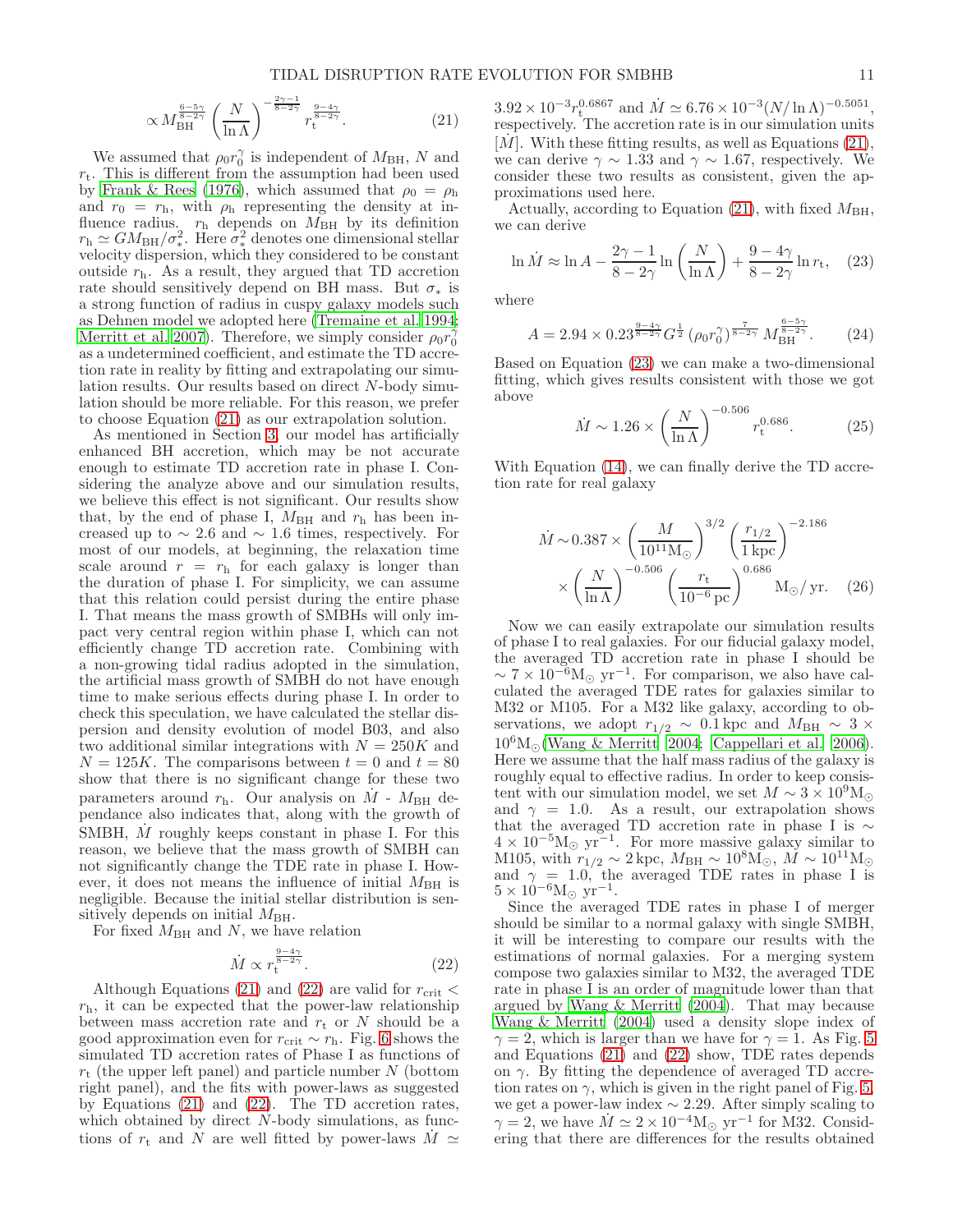<span id="page-11-1"></span>through different methods, this result is consistent with their estimation [\(Alexander 2012\)](#page-14-47).

## 5.2. Extrapolation for phase II

In phase II, the separation of two SMBHs evolves from  $\sim 20r_{\rm h}$  to  $\sim 3 \times 10^{-2}r_{\rm h}$ , where  $r_{\rm h} \sim 0.1$  for an initial stellar distribution with  $\gamma = 1.0$ . In a real galaxy merger, that corresponds to the evolution of two SMBHs from formation of bound SMBHB to hard binaries. Because of the strong perturbation by the companion galactic core and of the triaxiality in stellar distribution, we have  $\theta_{\rm p}^2 \gg$  $\theta_2^2$ ,  $\theta_p^2 \gg \theta_c^2$  and  $\theta_d^2 \sim \theta_p^2$  in Equation [\(7\)](#page-2-3).

As was shown by [Liu & Chen \(2013\)](#page-15-62), the companion SMBH together with the bound star cluster would exert a strong tidal torque to the stars around the main SMBH with distance r. If  $M_{\rm p}$  is the total mass of the perturber and  $r_{\text{BH}}$  is the distance between the two SMBHs, the tidal torque is approximately

$$
T_{\rm p} \sim \frac{\text{G}M_{\rm p}r^2}{r_{\rm BH}^3} \tag{27}
$$

for  $r \ll r_{\text{BH}}$ . Thus the changes of the angular momentum of a star can be up to a time scale  $t_{\omega} = \min(t_{d, \text{M}_p}, t_{\text{prc}})$ , with  $t_{\rm d,M_p}$  and  $t_{\rm prc}$  are, respectively, the dynamical timescale of the perturber and the stellar apsidal precession timescale. For  $t > t_{\omega}$ , we can estimate the averaged change of the angular momentum of star on dynamical timescale  $t_d(r)$  [\(Liu & Chen 2013](#page-15-62)).

$$
J_p^2 = T_p^2 t_\omega t_\mathrm{d}(r) \tag{28}
$$

Because  $\theta_{\rm p}^2 = J_{\rm p}^2 / J_{\rm c}^2$ , we have

<span id="page-11-0"></span>
$$
\begin{cases}\n\theta_{\rm p}^2 = \frac{J_{\rm p}^2}{(r\sigma)^2}, & \text{for } r \gtrsim r_{\rm h} \\
\theta_{\rm p}^2 = \frac{J_{\rm p}^2}{GM_{\rm BH}r}, & r < r_{\rm h}.\n\end{cases}
$$
\n(29)

Where we have assumed a constant stellar velocity dispersion for  $r \gtrsim r_h$  and  $\sigma^2 = GM_{BH}/r_h$ . From Equa-tions [\(3\)](#page-2-4) and [\(29\)](#page-11-0) and with the assumption of  $r \lesssim r_{\rm h}$ , we obtain the critical radius

<span id="page-11-2"></span>
$$
r_{\rm crit} \simeq 0.93 \rm{G}^{-1/11} M_{\rm BH}^{3/11} M_{\rm p}^{-4/11} r_{\rm BH}^{12/11} t_{\omega}^{-2/11} r_{\rm t}^{2/11}.
$$
 (30)

Table [2](#page-7-0) and discussions in Section [4.2](#page-5-2) imply that the typical value of the separation  $r_{BH}$  in Phase II depends neither on N nor  $t_{\omega}$ . Because  $M_{\rm p}$  depends on  $r_{\rm BH}$ , we have  $r_{\text{crit}} \propto r_{\text{t}}^{2/11}$ , which is independent of N. From Equations  $(3)$ ,  $(20)$  and  $(30)$ , we have

<span id="page-11-3"></span>
$$
\dot{M} \approx \frac{2}{3} \rho_0 r_0^{\gamma} (GM_{\rm BH})^{1/2} r_{\rm crit}^{1/2 - \gamma} r_{\rm t} \n\approx \frac{2}{3} \times 0.93^{\frac{1-2\gamma}{2}} \rho_0 r_0^{\gamma} G^{\frac{5+\gamma}{11}} M_p^{\frac{4-2\gamma}{11}} r_{\rm BH}^{\frac{6-12\gamma}{11}} t_{\omega}^{\frac{2\gamma-1}{11}} \n\times M_{\rm BH}^{\frac{7-3\gamma}{11}} r_{\rm t}^{\frac{12-2\gamma}{11}} \n\propto M_{\rm BH}^{\frac{7-3\gamma}{11}} r_{\rm t}^{\frac{12-2\gamma}{11}}.
$$
\n(31)

Equation [\(31\)](#page-11-3) implies that the TD accretion rate in Phase II is approximately a power law functions of  $M_{\text{BH}}$  and  $r_{\text{t}}$ . The upper right panel of Fig. [6](#page-12-0) shows that our N-body simulation results for  $M-r_t$  in Phase

II can be well fitted with a power law function with  $\dot{M} = 6.55 \times 10^{-2} r_{\rm t}^{0.9456}$ , which is consistent very well with Equation [\(31\)](#page-11-3) for  $\gamma = 1.0$ . We did not subtracted the contribution of two-body relaxation in phase II. According to Fig. [2](#page-7-1) and our analysis above, the TD accretion rate in phase II does not depend sensitive to N, therefore we conclude that the contribution of two-body relaxation here is negligible. Similar to Section [5.1,](#page-8-2) we can estimate the TD accretion rate for a real galaxy in phase II:

$$
\dot{M} \sim 1.17 \times 10^{-4} \left(\frac{M}{10^{11} \text{M}_{\odot}}\right)^{3/2} \times \left(\frac{r_{1/2}}{1 \text{ kpc}}\right)^{-2.4456} \left(\frac{r_t}{10^{-6} \text{ pc}}\right)^{0.9456} \text{M}_{\odot}/\text{ yr. (32)}
$$

With this fitted power-law relation, we can extrapolate our simulation results in phase II to a real system of galaxy merger. For our fiducial model of SMBH mass  $M_{\text{BH}} = 4 \times 10^7 M_{\odot}$ , the averaged TD accretion rate in phase II is  $\sim 2 \times 10^{-4} M_{\odot}$  yr<sup>-1</sup> with a peak TD accretion rate  $\sim 5.5 \times 10^{-4} M_{\odot}$  yr<sup>-1</sup>. The TD accretion rate for Phase II is about 30 times for average and about 80 times at peak higher than the rate in Phase I. For a M32 like galaxy with  $M_{\text{BH}} = 3 \times 10^6 M_{\odot}$ , the averaged TD accretion rate for Phase II is  $5 \times 10^{-4}$ M<sub>☉</sub> yr<sup>-1</sup>, and the peak rate is  $\sim 1.4 \times 10^{-3} M_{\odot}$  yr<sup>-1</sup>, which is about 13 times for average or 35 times at the peak higher than the rate in Phase I. For more massive galaxy similar to M105 with  $M_{\text{BH}} \sim 10^8 M_{\odot}$ , the TD accretion rate is  $2 \times 10^{-4} M_{\odot}$  yr<sup>-1</sup> with peak ~  $5.4 \times 10^{-4} M_{\odot}$  yr<sup>-1</sup>.

The TDE rates given here is averaged over a range of the SMBH separation from about  $20r_h$  to  $3 \times 10^{-2}r_h$ . [Liu & Chen \(2013\)](#page-15-62) analytically investigated the TDE rates as a function of SMBH separation in galaxy mergers for  $r_{\text{BH}} \sim 10^3 r_{\text{b}} - 2r_{\text{b}}$  with  $r_{\text{b}} \sim r_{\text{h}}$ , which overlap with the early stage of Phase II. Their Fig. 4 shows that the TDE rates can be enhanced by up to  $\sim 200$  at  $r_{\text{BH}} \sim 2r_{\text{h}}$  over the rates at  $r_{\text{BH}} \gg 100r_{\text{h}}$  for  $\gamma = 1.75$ ,  $M_{\text{BH}} = 10^7 M_{\odot}$  and SMBH mass ratio  $q = 1$ . That are, respectively, about 7 times and 3 times larger than the averaged and peak values for our fiducial model. The difference may be because they used a deeper density profile with  $\gamma = 1.75$ . As it was shown in Section [4.4,](#page-7-2) a larger  $\gamma$  usually corresponds to a larger TDE rate. Similar to the  $\gamma$  extrapolation for phase I, if we fit the averaged TD accretion rates for different  $\gamma$  in phase II with a power low of index  $\sim$  2.34, the enhancement of the averaged TDE rates for our fiducial values would become  $\sim$  100, which is roughly consistent with that given by [Liu & Chen \(2013\)](#page-15-62). For M32 like galaxy with central SMBH mass  $M_{\text{BH}} \simeq 3 \times 10^6 M_{\odot}$ , the enhancement of the TDE rates in phase II over in Phase I is about ∼ 66 for the averaged or  $\sim$  180 for the peak TDE rates for  $\gamma = 2.0$ . It is also roughly consistent with the results given by [Liu & Chen \(2013](#page-15-62)).

By using numerical scattering experiments, [Chen et al.](#page-14-35) [\(2009,](#page-14-35) [2011\)](#page-14-36) investigated the TDE rates by hard SMB-HBs with extremely un-equal masses at dynamical evolution corresponding to the late half-stage of Phase II. They showed that the TDE rate by an SMBHB with mass  $10^7 M_{\odot}$  and mass ratio  $q = 0.01$  can be enhanced by up-to 3-4 orders of magnitude higher than that for a sin-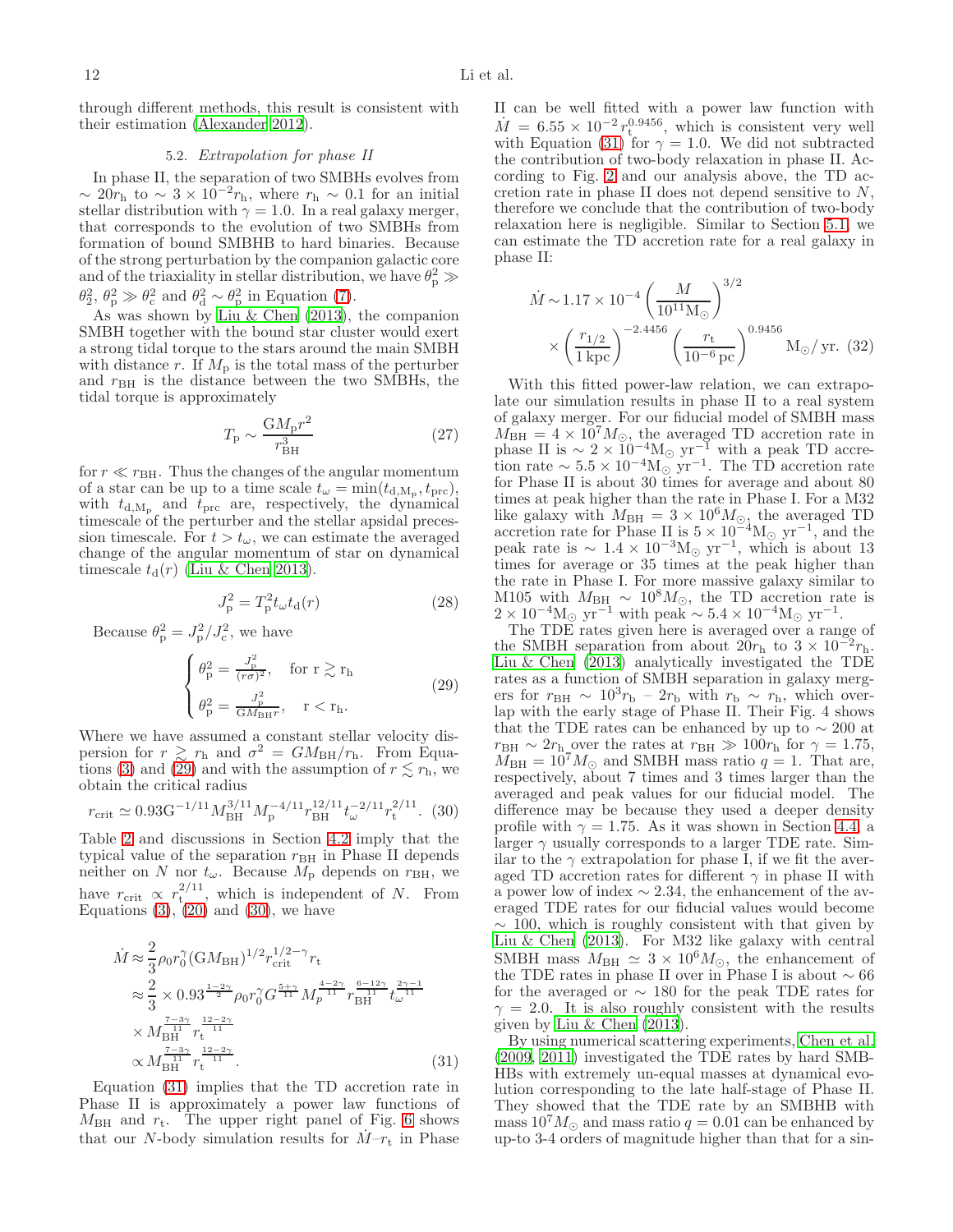



<span id="page-12-0"></span>FIG.  $6.$  Fitting results for  $r_t$  and N dependence. Here the red solid squares represent the integration results in our simulations, and the red solid lines represent the fitting results according to formula [\(21\)](#page-9-2), [\(22\)](#page-10-0) and [\(31\)](#page-11-3), or a power law relation. The upper left, upper right and bottom left panel show the  $r_t$  fitting result for phase I, II and III, individually. The bottom right panel gives the N fitting result for phase I. .

gle SMBH fed by two-body relaxation. This is about one to two orders of magnitude higher than the peak rates obtained from our fiducial model. One of the reasons is that they assumed  $\gamma = 2$  in their calculations. When a  $\gamma = 1.5$  is adopted for the same system, the peak TDE rates decrease to about a few times 10<sup>−</sup><sup>3</sup> events per year as shown in Fig. 20 of [Chen et al. \(2011\)](#page-14-36) , which is only a few times higher than the peak TDE rate  $\sim 1.4 \times 10^{-3}$ per year estimated by extrapolating the values of our fiducial model to  $\gamma = 1.5$  with the fitted power-law extrapolation. Another reason for the differences may be that the enhancement of TDE rates is less pronounced for less unequal mass binaries [\(Chen et al. 2009](#page-14-35)). Our results are based on  $q = 1$ , which is much larger than the largest mass ratio  $q = 0.1$  investigated by [Chen et al.](#page-14-36) [\(2011\)](#page-14-36). Anyway, our N-body simulations indicate that the enhancement effect for equal mass binaries is still significant and can be as large as a factor of a few hundred times for SMBHB systems with  $M_{\text{BH}} \sim 10^7 M_{\odot}$  and  $\gamma = 2.0$ .

## 5.3. Extrapolation for phase III

In Phase III, SMBHBs are hard binaries with averaged separations  $r_{\text{BH}} \sim 3 \times 10^{-3} r_{\text{h}} - 3 \times 10^{-2} r_{\text{h}}$ . As was indicated in Section [4,](#page-4-0) it is difficult analytically to obtain a physically meaningful extrapolation relation for Phase

III, because the tidal loss cone is neither empty nor full. Since  $r<sub>h</sub> \sim 0.1$  in phase III, the separation corresponds to  $3 \times 10^{-4} - 3 \times 10^{-3}$ , which is very close to the tidal radius  $r_t = 5 \times 10^{-4}$  in our fiducial model. That means in the late stage of phase III, stars are tidally accreted in our simulation which would be ejected by slingshot, if  $r_t$  would be much smaller. As mentioned by [Chen et al.](#page-14-33) [\(2008\)](#page-14-33), if we only consider unbound stars or bound stars with eccentricity close to unity, the TDE rate is proportional to the geometrical cross section between stars and SMBHs. This cross section, by approximation, is proportional to  $r_t$ . On the other hand, the rate of stars ejected through three body interaction is proportional to the semi-major axis of SMBHB. Thus when the  $r<sub>BH</sub>$ close to  $r_t$ , almost all of stars interacts with SMBHB will be tidally disrupted. This effect happens in reality only much later than in our simulation, due to the much smaller  $r_t$  in real systems. Due to our rather large  $r_t$ we may underestimate the rate of slingshot ejections and overestimate the rate of TD. So, one should be aware that in phase III our extrapolation method is more uncertain than in phase I and II.

Here we fit the N-body simulation results with power law and estimate the TDE rates for real system of galaxy mergers by extrapolating the simulation results with fitted power law relation. The relation between TD accre-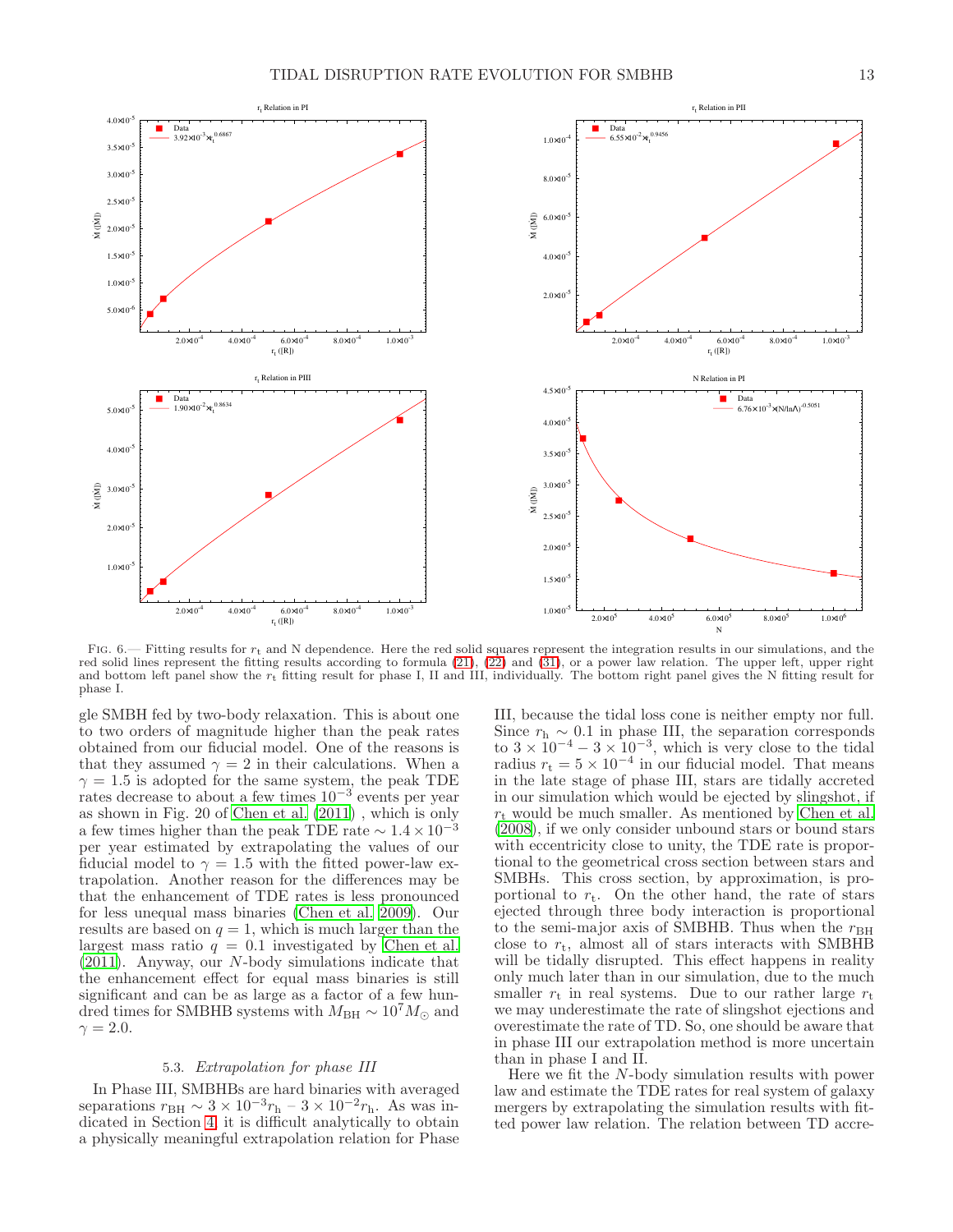tion rates  $M$  and tidal radius  $r_t$  is given in the bottom left panel of Fig. [6.](#page-12-0) It shows that the simulation results for different  $r_t$  can be well fitted by a presumed power-law of  $\dot{M} = 1.90 \times 10^{-2} r_t^{0.8634}$ , which is not seriously different from the linear relation predicted by simple cross section analysis. We also fit the numerical results  $\dot{M}$  as a function of particle number N with a power law and obtain  $\dot{M} \simeq 1.03 \times 10^{-4} N^{-0.10}$ . The weak dependence of TD accretion rates on particle number N implies that the tidal loss cone in Phase III is indeed not empty but close to be full.

We estimated the TDE rates for a few typical real systems of galaxy mergers by extrapolating the numerical results with fitted power-law relations. For our fiducial model, the separation of SMBHB at Phase III ranges from about  $0.1$  pc  $-1$  pc and the TD accretion rate is  $\dot{M} \sim 7 \times 10^{-5} M_{\odot}$  yr<sup>-1</sup>, which is about an order of magnitude higher than that of two separated single SMBHs fed by two-body relaxation in Phase I. This is inconsistent with the results of hard SMBHB given in the literature [\(Chen et al. 2008\)](#page-14-33). [Chen et al. \(2008\)](#page-14-33) showed that because of the three-body slingshot effect, the TDE rate in hard SMBHB system is more than an order of magnitude smaller than that in a single SMBH system if the loss cone refilling is dominated by two-body interaction. This inconsistency can be understood as follows. First, as discussed above, the extrapolation based on our N-body simulations tends to overestimate TDE rate in phase III. Second, when an SMBHB becomes hard, the nuclear stellar system is out of equilibrium and evolving with time. That leads to significantly higher tidal loss cone refilling rates comparing to the predictions based on two-body interaction.

For a galaxy like M32 with SMBH mass  $M_{\rm BH}$  ∼  $3 \times 10^6 \tilde{M}_{\odot}$ , the separation of SMBHB at Phase III ranges from about 0.01 pc to 0.1 pc and the extrapolated TD accretion rate is  $\sim 2 \times 10^{-4} M_{\odot}$  yr<sup>-1</sup>, which is about 5 times higher than that in Phase I. While, for a galaxy like M105, the extrapolated TD accretion rates is  $6 \times 10^{-5}$ M<sub>☉</sub> yr<sup>-1</sup>, about 12 times higher than that in Phase I. The TD accretion rate in Phase III also depends on  $\gamma$ . It can be well fitted by a power law of index  $\sim$  1.49. This gives an estimate of TD accretion rate for a M32-like galaxy with  $\gamma = 2.0, \sim 6 \times 10^{-4} M_{\odot} \text{ yr}^{-1}$ , which is about 3 times higher than Phase I. Therefore, the enhancement of TD accretion rates between Phases I and III only weakly depends on  $\gamma$ .

#### 6. IMPLICATIONS FOR OBSERVATIONS

<span id="page-13-0"></span>As our results have shown, the TDE rate of merging galaxy can be boosted a lot. For our fiducial model, it can be boosted up to 80 times, which means the TDE detection in merging galaxies should be easier. For a dry major merger like we discussed here, the typical evolution time is  $\sim 1$  Gyr [\(Colpi 2014\)](#page-14-16). For our extrapolated fiducial model, the period for phase II is  $\sim 13 \,\mathrm{Myr}$ , corresponding to  $\sim 2600$  TDEs. If we simply assume that the TDE rate for the rest of the time is equal to the rate in phase I, the corresponding TDEs should be  $\sim$  6900. That means more than a quarter of the TDEs in a merging galaxy is prompted in phase II, which occupies only  $\sim 1\%$  of the entire evolution time. However, this result is only based on major merger, which

is relatively scarce in the evolution history of a galaxy. According to the results by [Casteels et al. \(2014\)](#page-14-48), the major merger rate for the local universe is only a few percent galaxy−<sup>1</sup> Gyr−<sup>1</sup> . Considering the upcoming optical transient survey, the Large Synoptic Survey Telescope (LSST)[6](#page-13-2) , may detect several hundreds of TDEs every year [\(Wegg & Nate Bode 2011](#page-15-61)), there should be several TDEs corresponding to merging galaxy in phase II can be found. For minor mergers which are more common in the lifetime of a galaxy [\(Hopkins et al. 2010\)](#page-14-49), as referred above, it is hard to make predictions. In this paper we have only studied major mergers, for which we found a significant boost of their TDE.

Boosted TDE rates in phase II correspond to two close SMBHs with strong perturbation to each other. A detected TDE from one of these two SMBHs in this stage should be observed as an offset flare. But the displacement from the center of the galaxy should be of or- $\text{der } 1 - 10 \text{ pc at maximum, which is very hard to de$ tect in distant galactic nuclei. On the other hand, such events should occur with a high velocity relative to the local rest frame in the galaxy (could be several thousand km/s), so they might be detectable through a blue or red shift of their spectral features. This kind of observational signature is similar to a TDE from recoiling SMBH, but the latter has much more smaller event rate [\(Komossa & Merritt 2008;](#page-15-56) [Li et al. 2012](#page-15-59); [Stone & Loeb](#page-15-60) [2012\)](#page-15-60). As suggested by [Liu & Chen \(2013](#page-15-62)), it is possible to distinguish the TDE from merging galaxies and a recoiling remnant.

### 7. SUMMARY

<span id="page-13-1"></span>In this paper, we investigated the dynamical evolution of SMBHBs in gas poor systems of galaxy mergers with equal mass. By using direct N-body simulations with resolution up to two million particles on the special many-core hardware laohu GPU cluster at NAOC, we self-consistently calculated the TDE rates of stars by the SMBHs and its variations with the dynamical evolution of SMBHBs. The typical separation of SMBHs in galaxy mergers ranges from  $r_{\text{BH}} \sim 200 r_{\text{h}}$  to  $\sim 2 \times 10^{-3} r_{\text{h}}$ . We found that the evolution of TDE rates by SMBHBs in galaxy mergers can be divided into three stages, which tightly correlates with the dynamical evolution of SMB-HBs. In Phase I, the typical separation of two SMBHs is  $r_{BH} \sim 200r_h$  to  $\sim 20r_h$  and the dynamical evolution of two SMBHs are dominated by the dynamical friction. At this stage, the tidal loss cone is empty and its refilling is dominated by two-body relaxation. The TDE rate by each SMBH is about that estimated for single SMBH feeding by two-body relaxation and strongly depends on the mass of central SMBHs and the stellar density profile index  $\gamma$ . In Phase II, two SMBHs rapidly evolve from two strongly interacting but unbound nuclear systems to self-bound and finally hard SMBHB system, with typical separation  $r_{\text{BH}} \sim 20r_{\text{h}}$  to  $\sim 3 \times 10^{-2}r_{\text{h}}$ . At Phase II, the tidal loss cone is full because of the triaxial stellar distribution and the strong perturbations to the star excited by the companion. The TDE rates of SMBHBs can be enhanced by up to two order of magnitudes relative to the TDE rates in Phase I. The enhancement effect depends on the mass of central SMBH but only weakly on

<span id="page-13-2"></span><sup>6</sup> http://www.lsst.org/lsst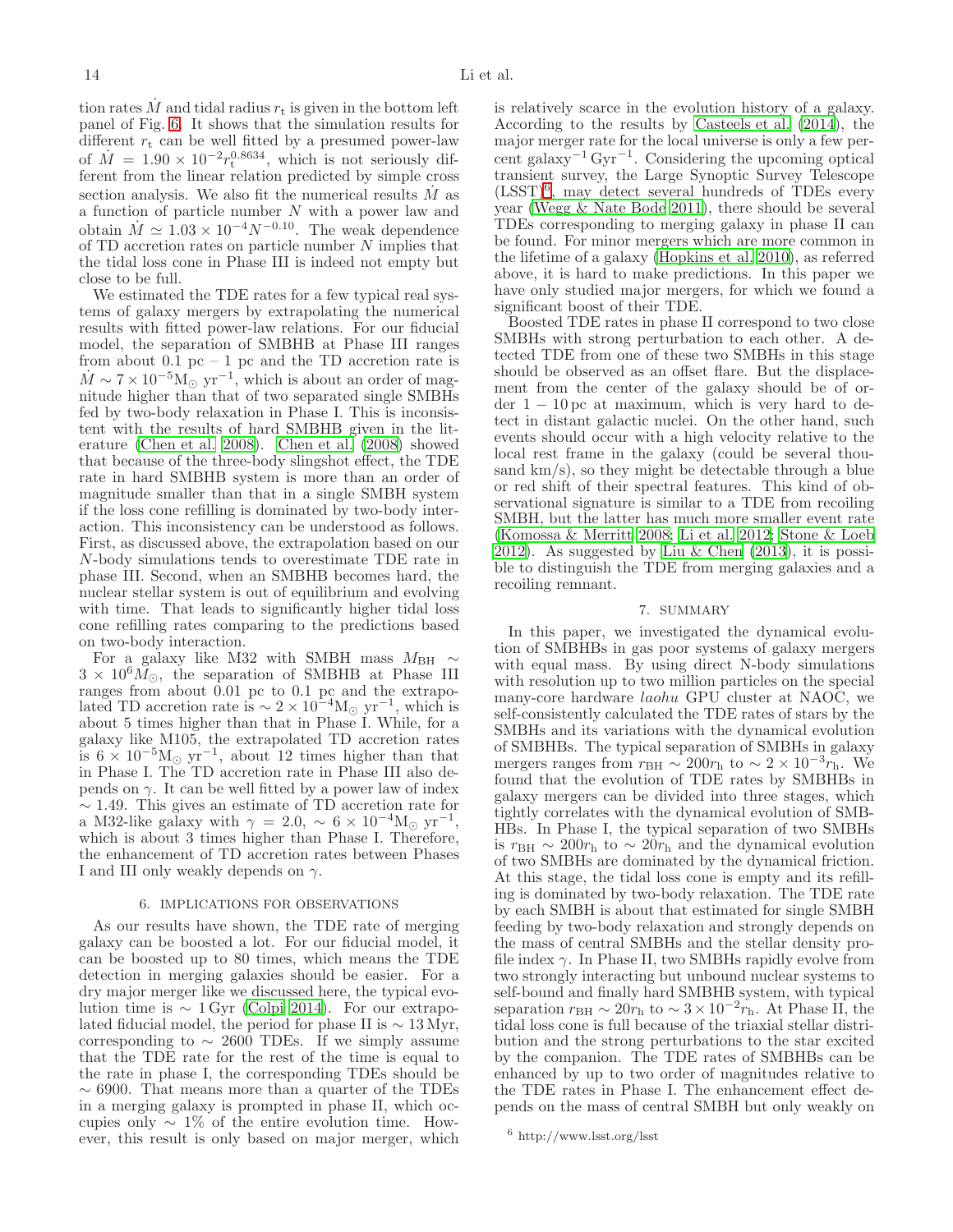the stellar distribution parameter  $\gamma$ .

Our conclusions about Phases I and II are generally consistent with the results given in the literatures [\(Ivanov et al. 2005;](#page-14-34) [Chen et al. 2009,](#page-14-35) [2011;](#page-14-36) [Liu & Chen](#page-15-62) [2013\)](#page-15-62). However, our results for Phase III is inconsistent with the results given for hard SMBHBs by [Chen et al.](#page-14-33) [\(2008\)](#page-14-33). In Phase III, SMBHBs are hard and evolve slowly from a separation about  $3 \times 10^{-2} r_h$  to  $2 \times 10^{-3} r_h$ . During this stages, the tidal loss cone is neither full nor completely empty and the loss cone feeding depending weakly on the particle number. The averaged TDE rate during Phase III is about or weakly enhanced by a factor of a few relative to the TDE rate for Phase I. This is in contrast with the conclusions given by [Chen et al. \(2008\)](#page-14-33), in which the TDE rates for hard SMBHBs are found to be by about an order of magnitude smaller than that estimated for single SMBH feeding by two-body relaxation in spherical isotropic stellar systems.

We conclude that the TDE rates in galaxy major mergers are strongly enhanced by up to two orders of magnitude relative to the estimation of single SMBH feeding by two-body relaxation, which is consistent with the high detection rate of TDEs in E+A galaxies (Arcavi et al. 2014), a type of galaxies which is probably the postmergers of galaxies [\(Zabludoff et al. 1996;](#page-15-64) [Goto 2005;](#page-14-38) [Stone & Metzger 2016](#page-15-54)). For minor mergers which are more common compare to major mergers, it is hard to make predictions without detailed numerical simulations.

This issue is out of the scope of this article.

We are grateful to Xian Chen for his help on comparing our results with [Liu & Chen \(2013](#page-15-62)), and Shiyan Zhong for helpful discussions. This work is supported by the National Natural Science Foundation of China (NSFC11303039, NSFC11473003), and the Strategic Priority Research Program "The Emergence of Cosmological Structures" of the Chinese Academy of Sciences (CAS, Grant No. XDB09000000). We (SL, PB, RS) acknowledge support by CAS through the Silk Road Project at National Astronomical Observatories (NAOC) with the Qianren special foreign experts program of China, and the support by Key Laboratory of Computational Astrophysics. PB was partially supported by the Sonderforschungsbereich SFB 881 "The Milky Way System" (subproject Z2) of the German Research Foundation (DFG), and by the Volkswagen Foundation under the Trilateral Partnerships grant No. 90411. PB acknowledges the special support by the CAS President's International Fellowship for Visiting Scientists (PIFI) program during his stay in NAOC, CAS and also the special support by the NASU under the Main Astronomical Observatory GRID/GPU "golowood" computing cluster project. The computations have been done on the Laohu supercomputer at the Center of Information and Computing at NAOC, CAS, funded by Ministry of Finance of People's Republic of China under the grant  $ZDYZ2008-2$ . Many thanks are due to the referee for valuable comments.

### REFERENCES

- <span id="page-14-47"></span>Alexander, T. 2012, European Physical Journal Web of Conferences, 39, 05001
- <span id="page-14-41"></span>Amaro-Seoane, P., Freitag, M., & Spurzem, R. 2004, MNRAS, 352, 655
- <span id="page-14-37"></span>Arcavi, I., Gal-Yam, A., Sullivan, M., et al. 2014, ApJ, 793, 38
- <span id="page-14-18"></span>Baker, J. G., Centrella, J., Choi, D.-I., Koppitz, M., van Meter,
- J. R., & Miller, M. C. 2006, ApJ, 653, L93
- <span id="page-14-1"></span>Barnes, J. E., & Hernquist, L. E. 1991, ApJ, 370, L65
- <span id="page-14-40"></span>Baumgardt, H., Makino, J., & Ebisuzaki, T. 2004, ApJ, 613, 1133 Begelman, M. C., Blandford, R. D., & Rees, M. J. 1980, Nature,
- <span id="page-14-0"></span>287, 307
- <span id="page-14-11"></span>Berczik, P., Merritt, D., & Spurzem, R. 2005, ApJ, 633, 680
- <span id="page-14-13"></span>Berczik, P., Merritt, D., Spurzem, R., & Bischof, H.-P. 2006, ApJ, 642, L21
- <span id="page-14-45"></span>Binney, J., & Tremaine, S. 2008, Galactic Dynamics: Second Edition, by James Binney and Scott Tremaine. ISBN 978-0-691-13026-2 (HB). Published by Princeton University Press, Princeton, NJ USA, p.258
- <span id="page-14-4"></span>Booth, C. M., & Schaye, J. 2009, MNRAS, 398, 53
- <span id="page-14-32"></span>Brockamp, M., Baumgardt, H., & Kroupa, P. 2011, MNRAS, 418, 1308
- <span id="page-14-19"></span>Campanelli, M., Lousto, C., Zlochower, Y., & Merritt, D. 2007, ApJ, 659, L5
- <span id="page-14-46"></span>Cappellari, M., Bacon, R., Bureau, M., et al. 2006, MNRAS, 366, 1126
- <span id="page-14-48"></span>Casteels, K. R. V., Conselice, C. J., Bamford, S. P., et al. 2014, MNRAS, 445, 1157
- <span id="page-14-10"></span>Chandrasekhar, S. 1943, ApJ, 97, 255
- <span id="page-14-42"></span>Chatterjee, P., Hernquist, L., & Loeb, A. 2003, ApJ, 592, 32
- <span id="page-14-26"></span>Civano, F., Elvis, M., Lanzuisi, G., et al. 2012, ApJ, 752, 49
- <span id="page-14-33"></span>Chen, X., Liu, F. K., & Magorrian, J. 2008, ApJ, 676, 54
- <span id="page-14-35"></span>Chen, X., Madau, P., Sesana, A., & Liu, F. K. 2009, ApJ, 697, L149
- <span id="page-14-36"></span>Chen, X., Sesana, A., Madau, P., & Liu, F. K. 2011, ApJ, 729, 13
- <span id="page-14-8"></span>Choi, E., Naab, T., Ostriker, J. P., Johansson, P. H., & Moster, B. P. 2014, MNRAS, 442, 440
- <span id="page-14-16"></span>Colpi, M. 2014, Space Sci. Rev., 183, 189
- <span id="page-14-24"></span>Conway, J. E., & Wrobel, J. M. 1995, ApJ, 439, 98
- <span id="page-14-22"></span>Deane, R. P., Paragi, Z., Jarvis, M. J., et al. 2014, Nature, 511, 57 Dehnen, W. 1993, MNRAS, 265, 250
- <span id="page-14-44"></span><span id="page-14-3"></span>Di Matteo, T., Colberg, J., Springel, V., Hernquist, L., & Sijacki, D. 2008, ApJ, 676, 33
- <span id="page-14-28"></span>Evans, C. R., & Kochanek, C. S. 1989, ApJ, 346, L13
- <span id="page-14-21"></span>Fabbiano, G., Wang, J., Elvis, M., & Risaliti, G. 2011, Nature, 477, 431
- Ferrarese, L., & Merritt, D. 2000, ApJ, 539, L9
- <span id="page-14-39"></span><span id="page-14-5"></span>Frank, J., & Rees, M. J. 1976, MNRAS, 176, 633
- <span id="page-14-6"></span>Gebhardt, K., Bender, R., Bower, G., et al. 2000, ApJ, 539, L13
- <span id="page-14-30"></span>Gezari, S. 2013, Brazilian Journal of Physics, 43, 351
- <span id="page-14-12"></span>Gould, A., & Rix, H.-W. 2000, ApJ, 532, L29
- <span id="page-14-38"></span>Goto, T. 2005, MNRAS, 357, 937
- <span id="page-14-25"></span>Graham, M. J., Djorgovski, S. G., Stern, D., et al. 2015, Nature, 518, 74
- <span id="page-14-43"></span>Gualandris, A., & Merritt, D. 2012, ApJ, 744, 74
- <span id="page-14-29"></span>Guillochon, J., & Ramirez-Ruiz, E. 2013, ApJ, 767, 25
- <span id="page-14-27"></span>Hills, J. G. 1975, Nature, 254, 295
- <span id="page-14-7"></span>Hirschmann, M., Somerville, R. S., Naab, T., & Burkert, A. 2012, MNRAS, 426, 237
- <span id="page-14-49"></span>Hopkins, P. F., Croton, D., Bundy, K., et al. 2010, ApJ, 724, 915
- <span id="page-14-2"></span>Hopkins, P. F., Hernquist, L., Martini, P., et al. 2005, ApJ, 625, L71
- <span id="page-14-20"></span>Hudson, D. S., Reiprich, T. H., Clarke, T. E., & Sarazin, C. L. 2006, A&A, 453, 433
- <span id="page-14-34"></span>Ivanov, P. B., Polnarev, A. G., & Saha, P. 2005, MNRAS, 358, 1361
- <span id="page-14-23"></span>Ju, W., Greene, J. E., Rafikov, R. R., Bickerton, S. J., & Badenes, C. 2013, ApJ, 777, 44
- <span id="page-14-9"></span>Kannan, R., Macciò, A. V., Fontanot, F., et al. 2015, MNRAS, 452, 4347
- <span id="page-14-14"></span>Khan, F. M., Just, A., & Merritt, D. 2011, ApJ, 732, 89
- <span id="page-14-17"></span>Khan, F. M., Preto, M., Berczik, P., et al. 2012, ApJ, 749, 147 Khan, F. M., Holley-Bockelmann, K., Berczik, P., & Just, A.
- <span id="page-14-15"></span>2013, ApJ, 773, 100
- <span id="page-14-31"></span>Komossa, S. 2015, Journal of High Energy Astrophysics, 7, 148